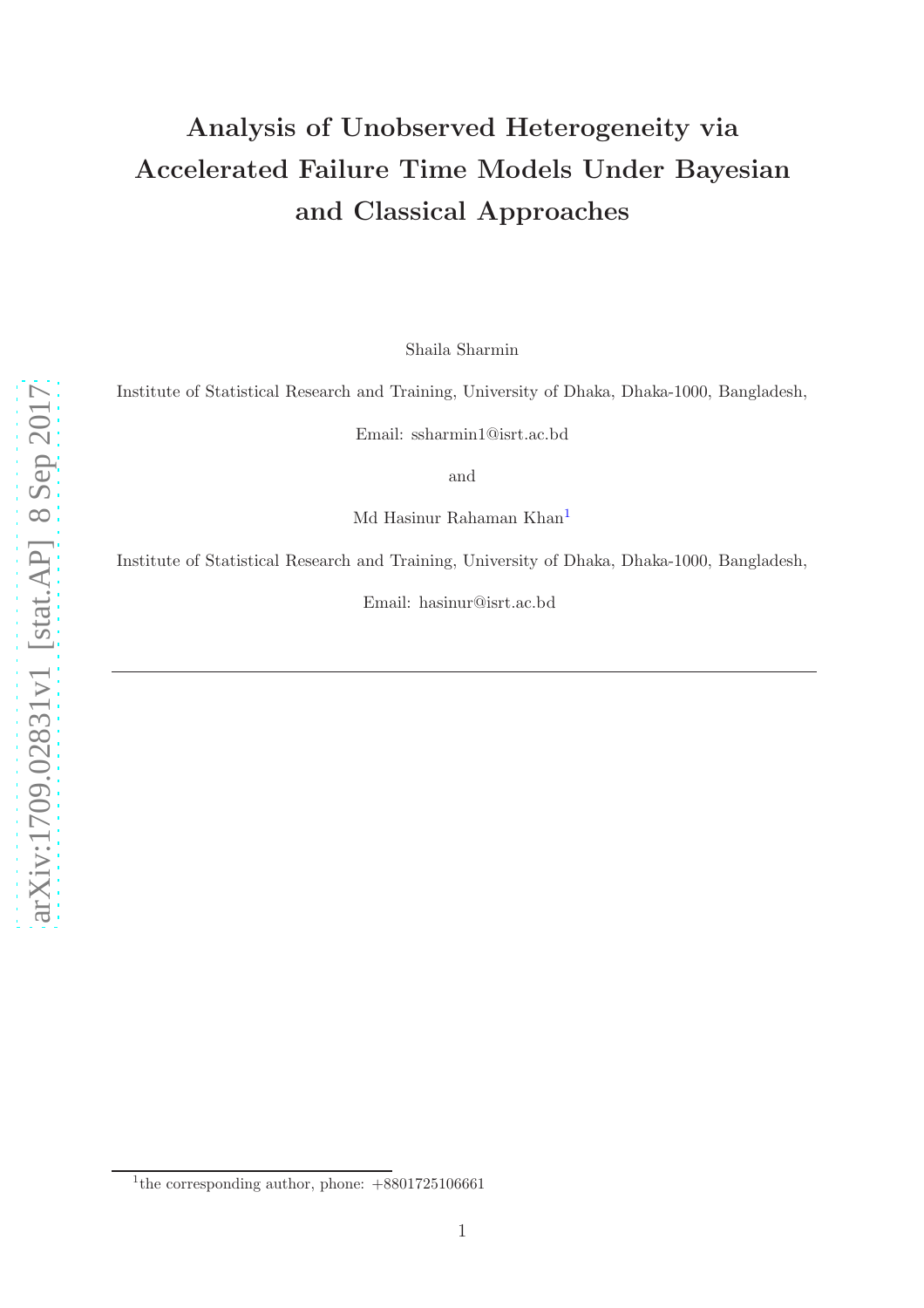#### Abstract

This paper deals with unobserved heterogeneity in the survival dataset through Accelerated Failure Time (AFT) models under both frameworks–Bayesian and classical. The Bayesian approach of dealing with unobserved heterogeneity has recently been discussed in Vallejos and Steel (2017), where mixture models are used to diminish the effect that anomalous observations or some kinds of covariates which are not included in the survival models. The frailty models also deal with this kind of unobserved variability under classical framework and have been used by practitioners as alternative to Bayesian. We discussed both approaches of dealing with unobserved heterogeneity with their pros and cons when a family of rate mixtures of Weibul distributions and a set of random effect distributions were used under Bayesian and classical approaches respectively. We investigated how much the classical estimates differ with the Bayesian estimates, although the paradigm of estimation methods are different. Two real data examples–a bone marrow transplants data and a kidney infection data have been used to illustrate the performances of the methods. In both situations, it is observed that the use of an Inverse-Gaussian mixture distribution outperforms the other possibilities. It is also noticed that the estimates of the frailty models are generally somewhat underestimated by comparing with the estimates of their counterpart.

Keywords: AFT model; Bayesian; Classical; Jeffrey's prior; Mixture models; Rate mixtures of Weibull distribution

# 1 Introduction

In recent years, the increasing availability of event history data in biomedical, economics and social science research has led to the wide spread application of continuous-time survival models. When using such methods, researchers often assume that they have measured and included the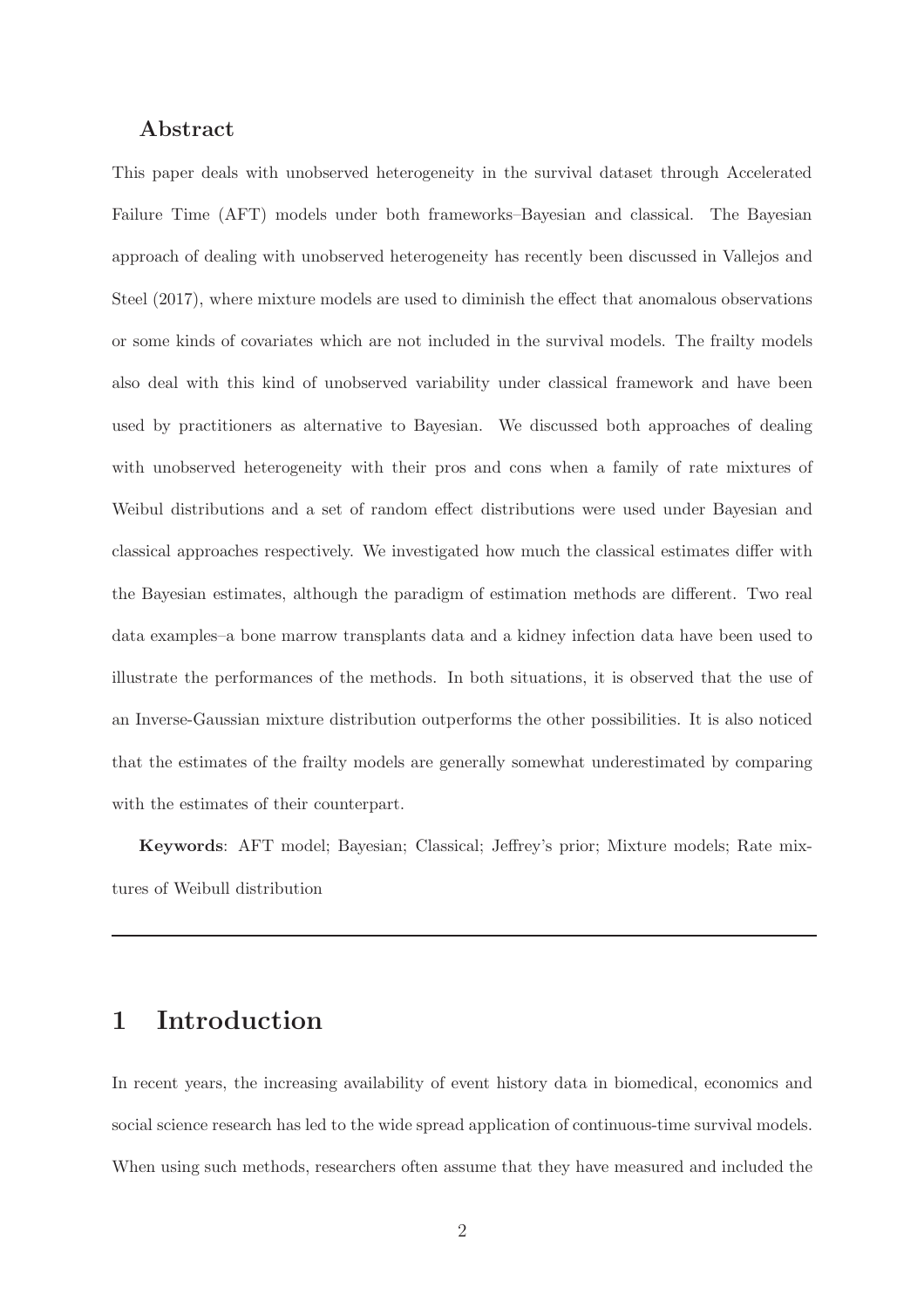relevant causal influences in the model. But most scientists will agree that in any particular empirical analysis, this is hardly ever the case. Usually some important factors could not be measured or were ignored, creating a spurious change over time in estimated transition rates. Hence comes the necessity of incorporating unobserved heterogeneity.

Most commonly, survival data are handled by means of the proportional hazards model, which was first introduced by Cox (1972) and was widely known as the Cox regression model. The central objective of this model is to assess the effects on time to event of only observable covariates by estimating their coefficients. Thus, the conventional Cox model does not always provide an adequate fit to the data and then can generates biases and affects variances of the parameter estimates. One of the reasons is due to the omission of relevant covariates representing information that cannot be observed or have not been observed (univariate case). Another reason can be explained by the violation of the traditional assumption that event times are statistically independent and identically distributed when observed covariates are included. In fact, certain individual are linked by criteria that may share several of the above common unobserved factors (multivariate case).

Originally, Vaupel et al. (1979) proposed a random effects model in order to account for unobserved heterogeneity due to unobserved susceptibility to death. In their studies, the concept of frailty has been introduced and applied in univariate survival models. Their purpose behind introducing the random frailty effect to a Biostatistics framework was to improve the t of mortality models in a given population.

Early work on the mixture survival models was done by Berkson and Gage (1952). Two major classes of models have been developed in this context: parametric mixture models based on the standard failure time densities (log-normal, exponential, Weibull, Gompertz etc) using maximum likelihood (ML) to estimate cured proportion and death rate, and non-parametric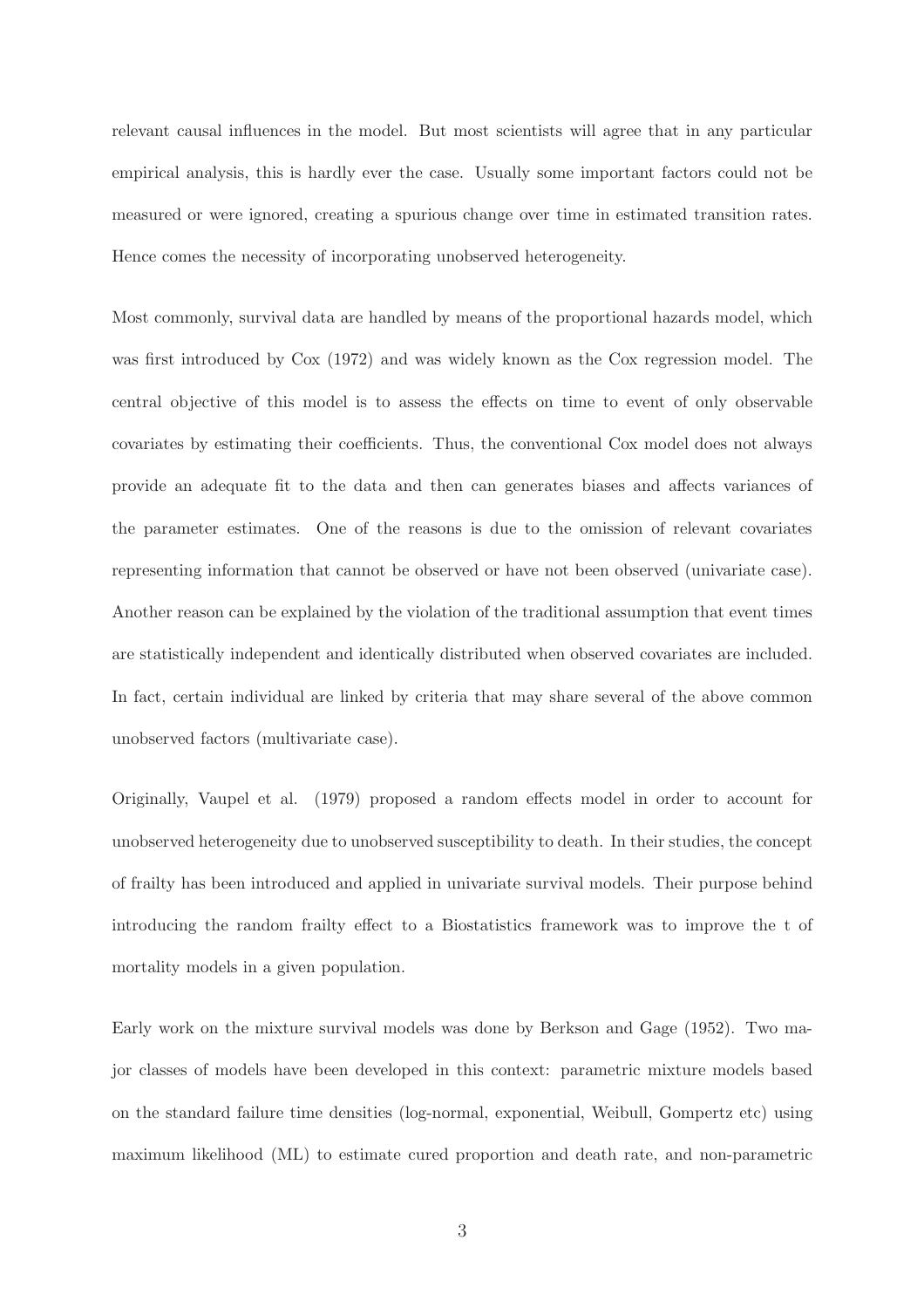methods based on the Kaplan-Meier empirical distribution function estimator or on its generalizations. Simulation studies have also been proposed by Ghitany et al. (1995) to evaluate the properties of ML estimators, in order to assess sample size and follow-up length or to compare the performances of parametric and non-parametric methods in estimating the immune proportion. Hougaard (1995) discussed on frailty models for censored data. He noticed that when gamma distribution for the frailty is used, there is a restriction that the dependence is most important for late events. More generally, the distribution can be stable, inverse Gaussian, or follow a power variance function exponential family. Theoretically, large differences are seen between the choices. Many other researchers worked on unobserved heterogeneity or frailty in survival analysis field (e.g., Aalen, 1987, 1992; Liu, 2014).

Hutton and Solomon (1997) introduced a one-parameter family mixture survival model including both the accelerated life and the proportional hazards models, and they considered the implications for the robustness of estimators of regression coefficients. Gustafson (2001) addressed inference about a single estimator in the context of miss-specification of statistical models in general, using large sample and small coefficient assumptions. As examples, he considered univariate survival analysis models and concluded that the mean and variance are robust, but quantiles are not. Very limited number of works has been done with unobserved heterogeneity under Bayesian framework. Recently, Vallejos and Steel (2017) developed a Bayesian approach for outlying observations and unobserved heterogeneity for AFT models by introducing a family of rate mixtures of Weibull distributions in the model framework. They constructed a weakly informative prior that combined the structure of the Jeffreys prior with a proper prior on the parameters of the mixing distribution, which was induced through a prior on the coefficient of variation. The improper prior was shown to lead to a proper posterior distribution under some mild conditions. Their methodology mitigates the effect of extreme observations and provides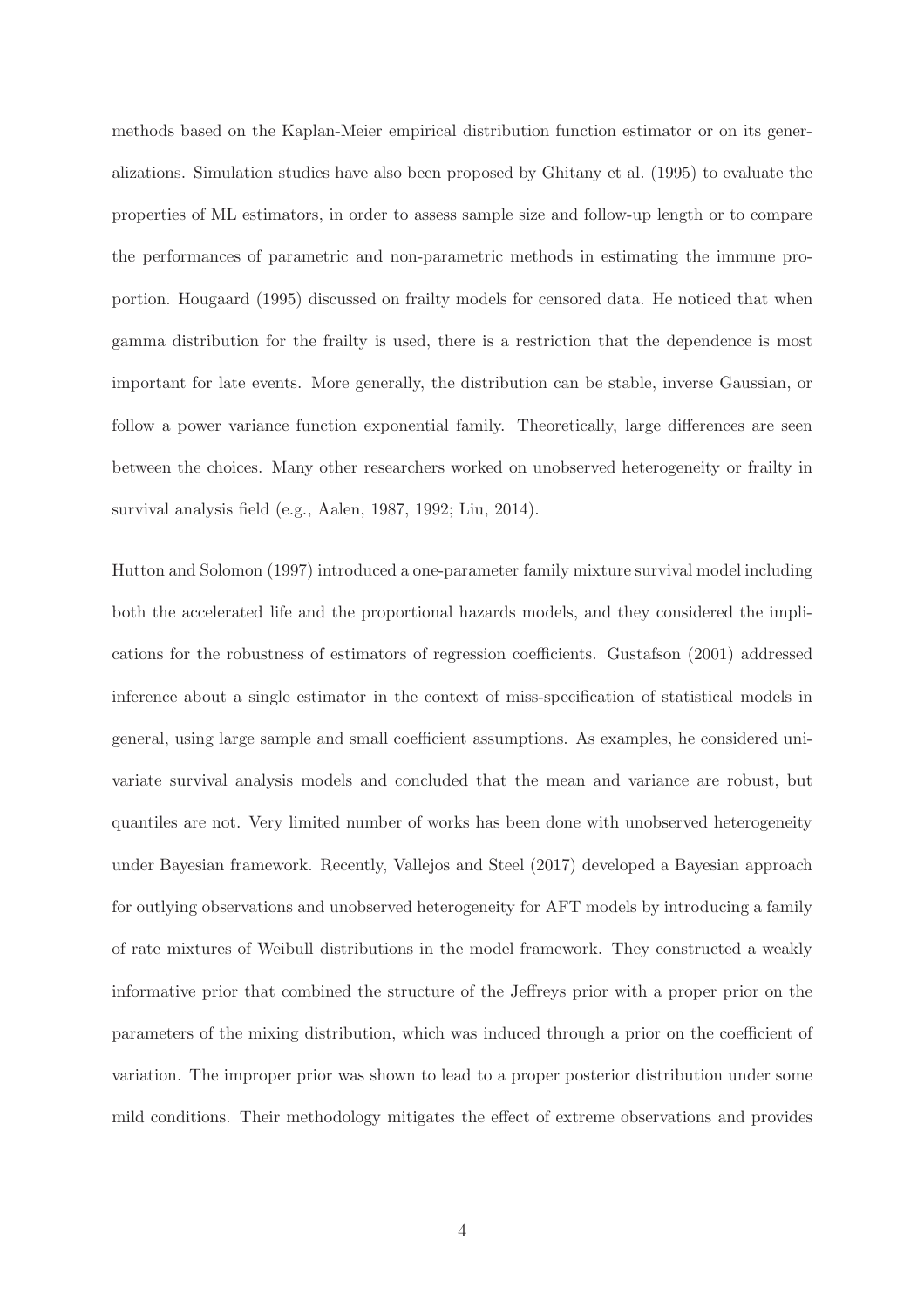outlier detection method by exploiting the mixing structure.

We discuss both classical and Bayesian approaches of dealing with with unobserved heterogeneity in the data. We mainly discuss classes of survival distributions that provide a natural way to deal with unobserved heterogeneity under Bayesian as proposed in Vallejos and Steel (2017) and existing classical approaches. This analysis allows an arbitrary random effect distribution and focuses on only Accelerated Failure Time (AFT) models, where the interpretation of the regression coefficients is unaffected by the choice of mixing distribution. Bayesian inference,as proposed in Vallejos and Steel (2017), is considered with such models under different weakly informative improper prior distributions. By combining the structure of the Jeffreys prior with a proper (informative) prior, elicited through the coefficient of variation, very mild and easily verified conditions for posterior existence are provided. The appropriateness of different mixing distributions is assessed using standard Bayesian model comparison methods. The covariate effects estimated under classical approach are used for comparison purpose.

The main purpose of this research is to provide an overview of frailty as the effect of unobserved heterogeneity in survival models under Bayesian and classical approaches. Under the Bayesian framework Rate Mixtures of Weibull distributions, for which a random effect at subject level, is introduced through the rate parameter while covariates are incorporated through AFT models. We then investigate the general frailty effects for the same data under classical approach and finally make comparison between the results of classical and Bayesian approaches.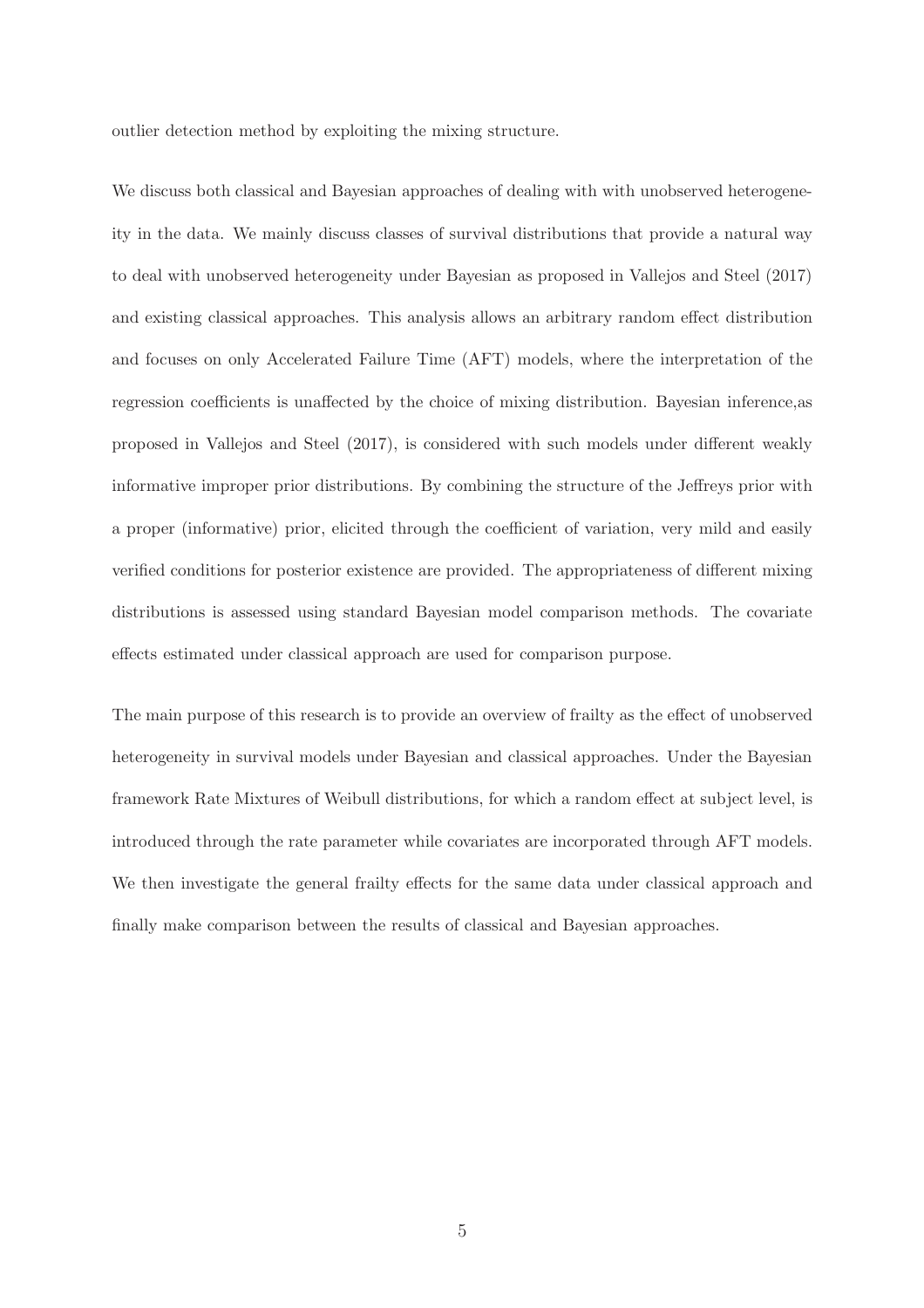### 2 Methodology

#### 2.1 Unobserved Heterogeneity

Ordinary survival models deal with the simplest case of independent and identically distributed data. This is based on the assumption that the study population is homogeneous. But it is a basic observation of medical statistics that individuals differ greatly. So do the effects of a drug, or the influence of various explanatory variables. This heterogeneity is often referred to as variability and it is generally recognized as one of the most important sources of variability in medical and biological applications. This heterogeneity may be difficult to assess, but it is nevertheless of great importance.

The unit considers survival models with a random effect representing unobserved heterogeneity of frailty, a term first introduced by Vaupel et al. (1979). Standard survival models assume homogeneity: all individuals are subject to the same risks embodied in the hazard  $\lambda(t)$  or the survivor functions  $S(t)$ . Models with covariates relax this assumption by introducing observed sources of heterogeneity. So we can consider unobserved sources of heterogeneity that are not readily captured by covariates, also when individuals have different frailties.

#### 2.2 Frailty Distributions

An estimate of the individual hazard rate without taking into account the unobserved frailty may underestimate the hazard function to an increasingly greater extent as time goes by. To be aware of such selection effects, mixture models could be used. That means the population is assumed to be a mixture of individuals with (at least partly unknown) different risks. The non-observable risks are described by the mixture variable, which is called frailty. It is a random variable, which follows some distribution. Different choices of distributions for the unobserved covariates are possible, including binary, gamma and log-normal, which show both qualitative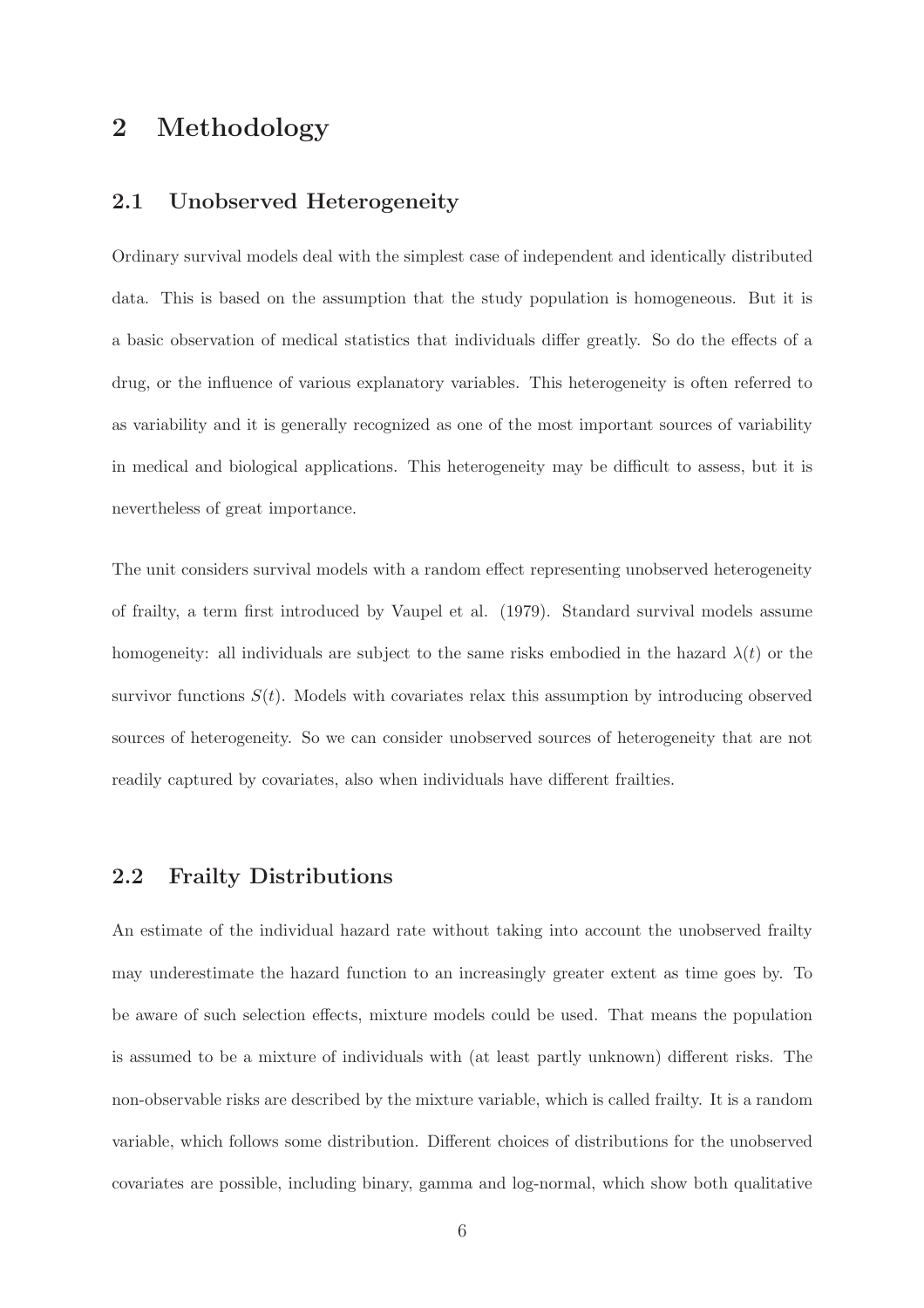and quantitative differences.

In view of connecting the hazard  $\lambda(t)$  and  $E(\theta|T \geq t)$ , the expected frailty of survivors to t under gamma frailty must be

$$
E(\theta|T \ge t) = \frac{1}{1 + \sigma^2 \Lambda_0(t)}.
$$

In fact, we can obtain the whole distribution of frailty among survivors to t. The conditional density of  $\theta$  given  $T \ge t$  is  $g(\theta | T \ge t) = \theta^{\alpha-1} e^{-(\beta+\Lambda_0(t))^\theta} (\beta + \Lambda_0(t))^{\alpha} / \Gamma(\alpha)$ ; a gamma density with parameters  $\alpha$  and  $\beta + \Lambda_0(t)$ .

Another distribution that can be used to represent frailty is the inverse Gaussian distribution. Under the multiplicative frailty model the distribution of  $\theta$  among survivors to t is also inverse Gaussian, with parameters  $\alpha$  and  $\beta + \Lambda_0(t)$ . In particular, the mean frailty of survivors is

$$
E(\theta | t \ge t) = \sqrt{\frac{\alpha}{\beta + \Lambda_0(t)}} = \frac{1}{(1 + 2\sigma^2 \Lambda_0(t))^{1/2}}.
$$

Interestingly, the distribution of frailty among those who die at  $t$  is a "generalized" inverse Gaussian.

Log-normal frailty models are especially useful in modelling dependence structures in multivariate frailty models. However, the log-normal distribution has also been applied in univariate cases, for example by Flinn and Heckman (1982) and two variants of the log-normal model exist. We assume a normally distributed random variable W to generate frailty as  $Z = e^W$ . The two variants of the model are given by the restrictions  $EW = 0$  and  $EZ = 1$ , where the first one is much more popular in the literature. Unfortunately, no explicit form of the unconditional likelihood exists. Consequently, estimation strategies based on numerical integration in the maximum likelihood approach are required.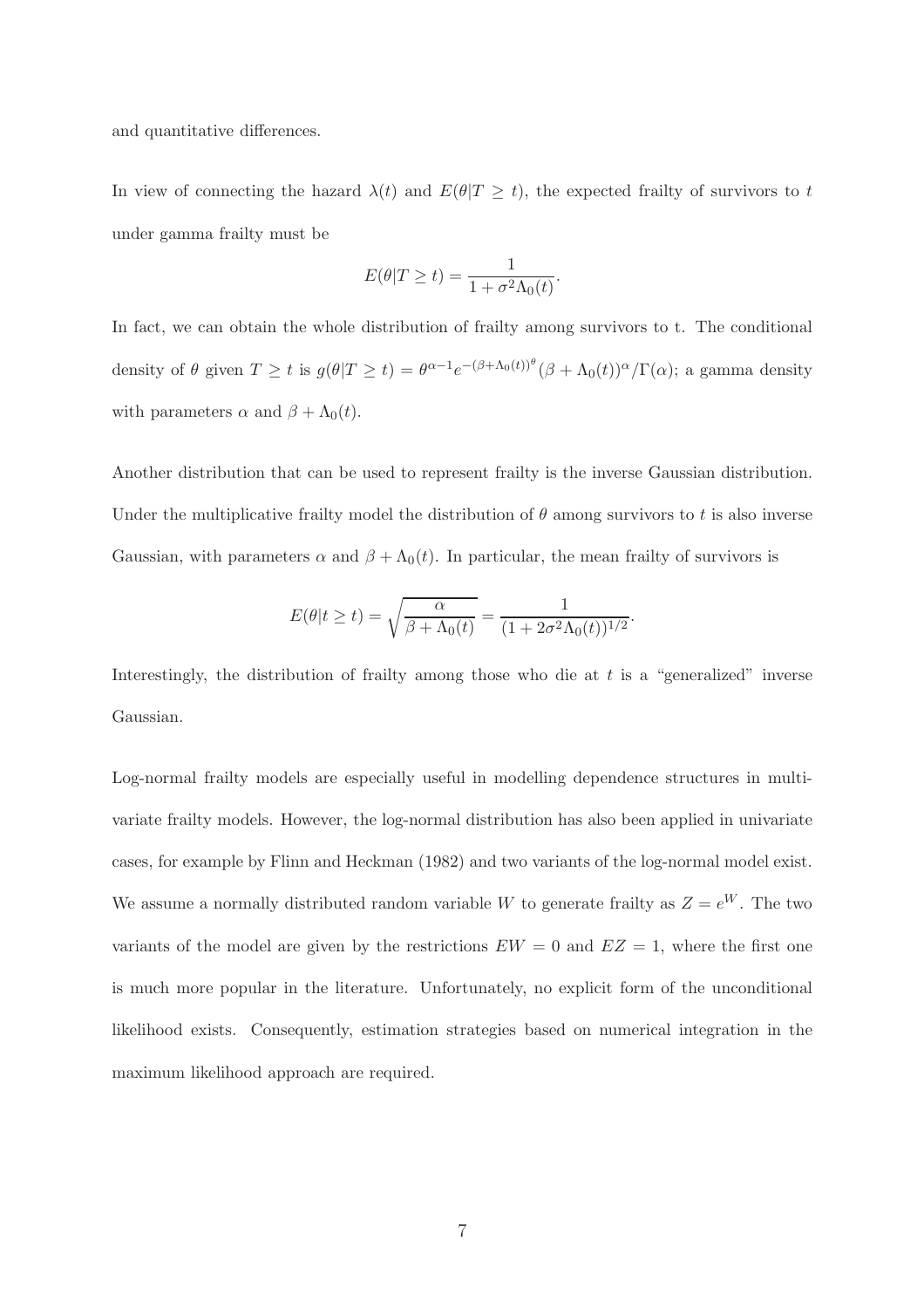#### 2.3 Rate Mixtures of Weibull Distributions

The Weibull distribution is routinely applied in survival analysis. Its flexibility allows for both increasing and decreasing hazard rates. Since  $T_i$  be a positive-valued random variable distributed as a Rate Mixture of Weibull distributions its density function is given as

<span id="page-7-0"></span>
$$
f(t_i|\alpha,\gamma,\theta) = \int_0^\infty \gamma \alpha \lambda_i t_i^{\gamma-1} \exp^{-\alpha \lambda_i t_i^\gamma} dP_{\Lambda_i}(\lambda_i|\theta), t_i, \alpha, \gamma > 0, \theta \in \Theta,
$$
\n(1)

where  $\lambda_i$  is a realization of a random variable  $\Lambda_i \sim P_{\Lambda_i}(.|\theta)$ . Denote this by  $T_i \sim RMW_p(\alpha, \gamma, \theta)$ 

and it can be represented as

$$
T_i|\alpha, \gamma, \Lambda_i = \lambda_i \sim Weibull(\alpha \lambda_i, \gamma), \quad \Lambda_i|\theta \ P_{\Lambda_i}(.|\theta).
$$

When  $\gamma =1$ , Vallejos and Steel (2017) referred this as the Rate Mixtures of Exponentials (RME) family which is denoted by  $T_i \sim RME_p(\alpha, \theta)$ . The RME case can be extended to the RMW family via a power transformation if  $T_i \sim RME_p(\alpha, \theta)$  then  $T_i^{1/\gamma} \sim RMW_p(\alpha, \gamma, \theta)$ . If  $\gamma \leq 1$ , the hazard rate induced by the mixture decreases regardless of the mixing distribution. For  $\gamma > 1$ , it has a more flexible shape and can accommodate non-monotonic behavior. The mixing distribution can, in principle, correspond to any proper probability distribution. However, some restrictions are required for identifiability reasons so that we may impose some identifiability conditions for  $(\alpha, \gamma, \theta)$ , which will be imposed for inference throughout.

Table [1](#page-8-0) displays some examples in the RME family and this list can be extended by selecting other mixing distributions. All these examples generalize to the RMW case via the power transformation mentioned earlier.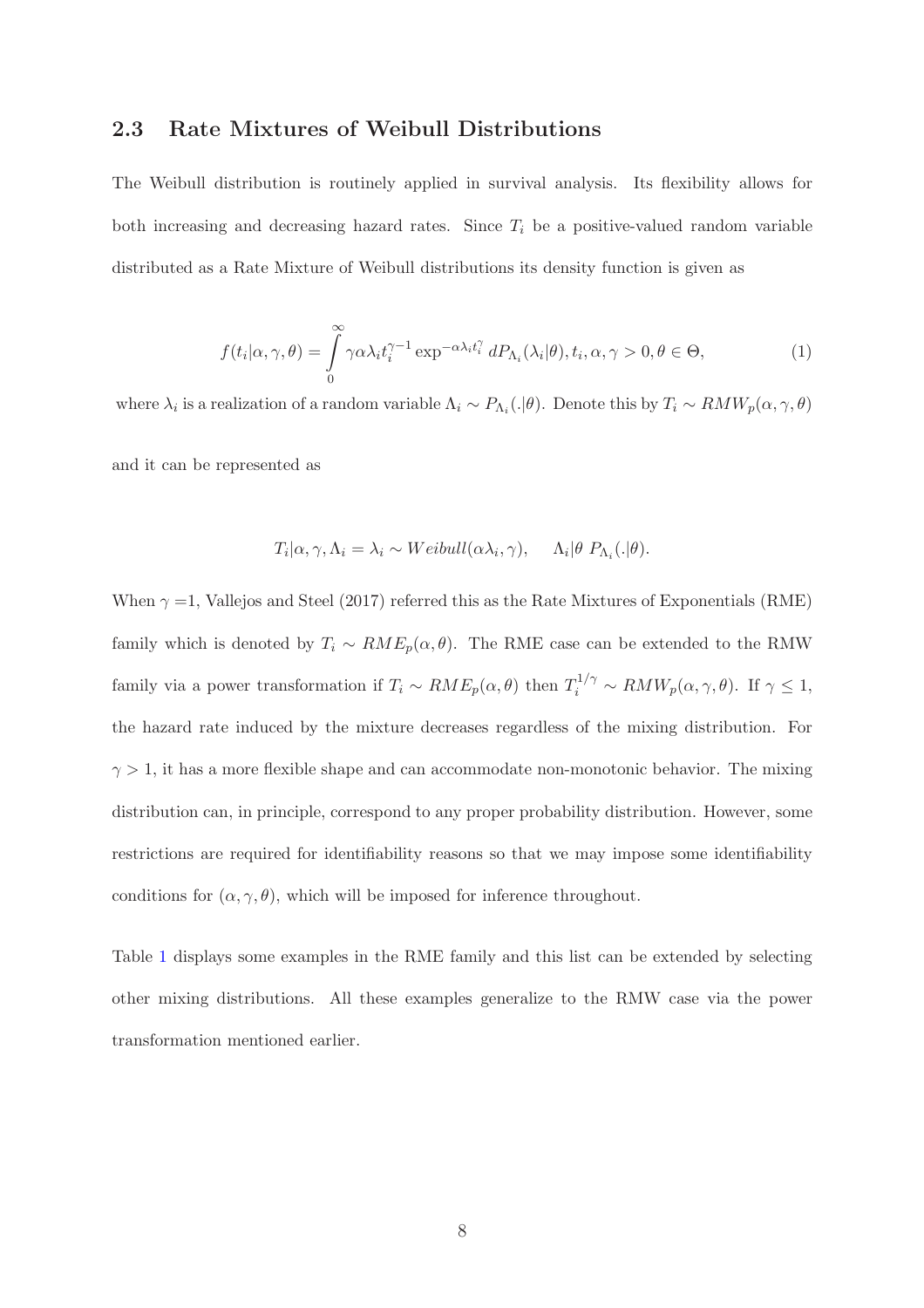| Mixing density                 | $E(\Lambda_i \theta)$ | $f(t_i \alpha, \theta)$                                                                                     | $h(t_i \alpha, \theta)$                   |
|--------------------------------|-----------------------|-------------------------------------------------------------------------------------------------------------|-------------------------------------------|
| Exponential(1)                 |                       | $\alpha(\alpha t_i+1)^{-2}$                                                                                 | $\alpha(\alpha t_i)^{-1}$                 |
| $\text{Gamma}(\theta, \theta)$ |                       | $\alpha([\alpha/\theta]t_i+1)^{-(\theta+1)}$                                                                | $\alpha([\alpha t_i+1])^{-1}$             |
| $Inv-Gauss(\theta,1)$          | $\theta$              | $\alpha e^{(1/\theta)}[(1/\theta^2)+2\alpha t_i]^{-1/2}e-[(1/\theta^2)+2\alpha t_i]^{1/2}$                  | $\alpha[1/\theta^2 + 2\alpha t_i]^{-1/2}$ |
| Log-normal $(0, \theta)$       | $\rho^{\theta/2}$     | $(\alpha/\sqrt{2\pi\theta})\int^{\alpha}e^{-\alpha\lambda_i t_i}e^{-(\log(\lambda_i))^2/2\theta}d\lambda_i$ | No closed form                            |

<span id="page-8-0"></span>Table 1: Examples in the RME family,  $\Theta = (0, \infty)$ .

Figure [1](#page-8-1) as given below shows the RME densities produced by these examples for different values of  $\theta$ . The density is decreasing (like in the exponential case) but the tail behaviour is very flexible. Figure [1](#page-8-1) also illustrates that the hazard function decreases over time but that its gradient varies among the different mixing distributions.



<span id="page-8-1"></span>Figure 1: Density and hazard function (left and right panels, respectively) of some RME models  $(\alpha = 1)$ . The solid line is the exponential(1) density (hazard).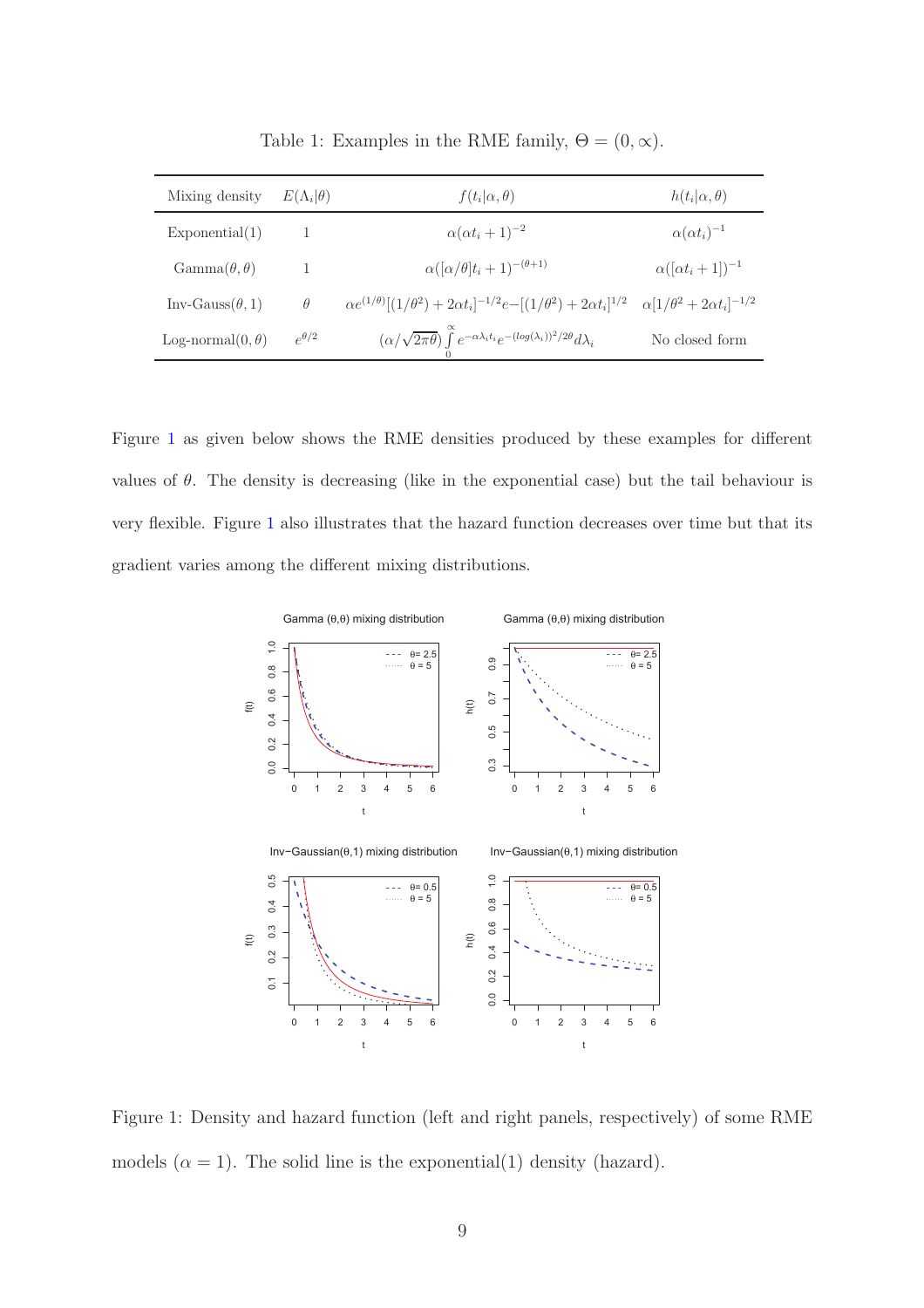If all the following expressions are well-defined, the coefficient of variation (cv) (i.e. the ratio between the standard deviation and the expected value) of the survival distribution in [\(1\)](#page-7-0)

<span id="page-9-0"></span>
$$
cv(\gamma,\theta) = \sqrt{\frac{\Gamma(1+2/\gamma)}{\Gamma^2(1+1/\gamma)} \underbrace{Var_{\Lambda_i}(\Lambda_i^{-1/\gamma}|\theta)}_{\mathcal{E}_{\Lambda_i}^2(\Lambda_i^{-1/\gamma}|\theta)} + \underbrace{\frac{\Gamma(1+2/\gamma) - \Gamma^2(1+1/\gamma)}{\Gamma^2(1+1/\gamma)}}_{\mathcal{E}_{\Lambda_i}^2(\Lambda_i^{-1/\gamma}|\theta)}.
$$
 (2)

The expression in [\(2\)](#page-9-0) simplifies to  $\sqrt{\frac{Var_{\Lambda_i}(\Lambda_i^{-1/\gamma}|\theta)}{E_{i}^2 + \left(\frac{1}{\gamma}\right)^2}}$  $\frac{d\sum_{i=1}^{N}(\Lambda_i - 1/\gamma)}{E_{\Lambda_i}^2(\Lambda_i^{-1/\gamma}|\theta)} + 1$  when  $\gamma = 1$ . Above equation indicate that  $cv(\gamma, \theta)$  is an increasing function of  $cv^*(\gamma, \theta)$ , which is the coefficient of variation of  $\Lambda_i$ -1/ $\gamma$  given θ. In addition, for the same value of γ, the coefficient of variation of the Weibull distribution  $cv^W(\gamma)$  is a lower bound for  $cv(\gamma, \theta)$  and they are equal if and only if  $\Lambda_i = \lambda_0$  with probability 1. Therefore, evidence of unobserved heterogeneity can be quantified in terms of the ratio

$$
R_{cv(\gamma,\theta)} = \frac{cv(\gamma,\theta)}{cv^W(\gamma)}
$$

defined as the inflation that the mixture induces in the coefficient of variation (w.r.t. a Weibull model with the same  $\gamma$ ). If  $\theta$  is such that  $cv^*(\gamma, \theta)$  goes to zero, then  $R_{cv}(\gamma, \theta)$  tends to one and the mixture reduces to the underlying Weibull model itself. If  $\gamma \to 0$ ,  $cv^W(\gamma)$  and, consequently,  $cv(\gamma, \theta)$  become unbounded. In that case,  $R_{cv}(\gamma, \theta)$  behave as  $\sqrt{[cv^*(\gamma, \theta)]^2 + 1}$ . If  $\gamma = 1$ , then  $R_{cv}(\gamma, \theta)$ . Throughout the rest of this paper, we restrict the range of  $(\gamma, \theta)$  such that cv is finite (this restriction is not required when  $\theta$  does not appear). This facilitates the implementation of Bayesian inference.

#### 2.4 Regression Model for the RMW Family

Let  $x_i$  be a vector containing the value of k covariates associated with the survival time i and  $\beta \in \mathbb{R}^K$  be a vector of parameters. In the RMW-AFT model, the covariates affect the time scale through the parameter  $\alpha$ . This model is defined as

$$
T_i \sim RMW_p(\alpha_i, \gamma, \theta)
$$
,  $\alpha_i = e^{-\gamma x_i/\beta}$ ,  $i = 1, ..., n$ , or equivalently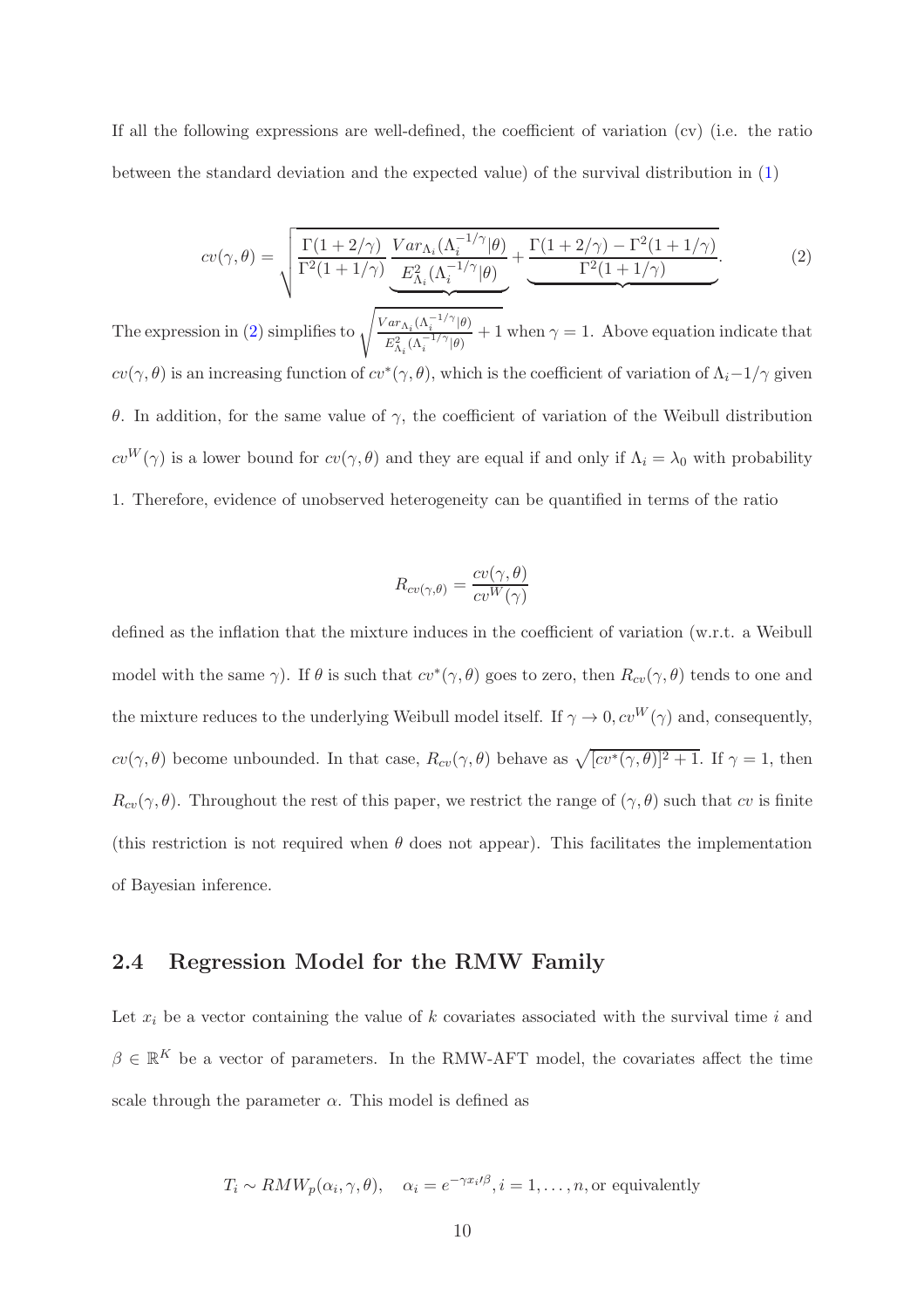$$
log(T_i) = x_i/\beta + log(\Lambda_i^{1/\lambda}T_0)
$$
, with  $\Lambda_i|\theta \sim P_{\Lambda_i}(\theta)$  and  $T_0|\gamma \sim Weibull(1, \gamma)$ .

The RMW-AFT is itself an AFT model with baseline survival function given by the distribution of  $T'_0 = \Lambda_i^{-1/\gamma} T_0, T'_0 | \theta \sim RMW_p(1, \gamma, \theta)$ . Under this model,  $e^{\beta_j}$  can be interpreted as the proportional marginal change of the lifetime distribution percentiles (e.g., median) after a unit change in covariate j.

#### 2.5 Bayesian Inference for the RMW-AFT Model

The inference procedure is proposed in Vallejos and Steel (2017), where they firstly defined a prior for the RME-AFT model (i.e. fixing  $\gamma = 1$ ). In the absence of prior information, a popular choice is to use priors based on the Jeffreys rule, which require the Fisher information matrix (FIM). Jeffreys-style priors can be expressed as  $\Pi(\beta, \theta) \propto \Pi(\theta)$ , where  $\pi(\theta)$  is the part of the prior that depends on  $\theta$ . As the role of  $\theta$  is specific to each mixture, improper priors for  $\theta$  will not allow the comparison between models in the RME family using Bayes factors.

Vallejos and Steel (2017) proposed a simplification of the Jeffreys-style priors. They kept the structure,  $\Pi(\beta, \theta) \propto \Pi(\theta)$ , where  $\pi(\theta)$  is the part of the prior that depends on  $\theta$  but assign a proper  $\pi(\theta)$ . The comparison between the models given below is meaningful if, regardless of the mixing distribution,  $\pi(\theta)$  reflects the same prior information (i.e. the priors are "matched"). Vallejos and Steel (2017) achieved this by exploiting the relationship between  $\theta$  and cv, the coefficient of variation of the survival times. A proper prior, which is common for all models, is proposed for cv and denoted by  $\pi^*(cv)$  that only provides information about  $\theta$ . The functional relationship between cv and  $\theta$  for some distributions in the RME family is derived here.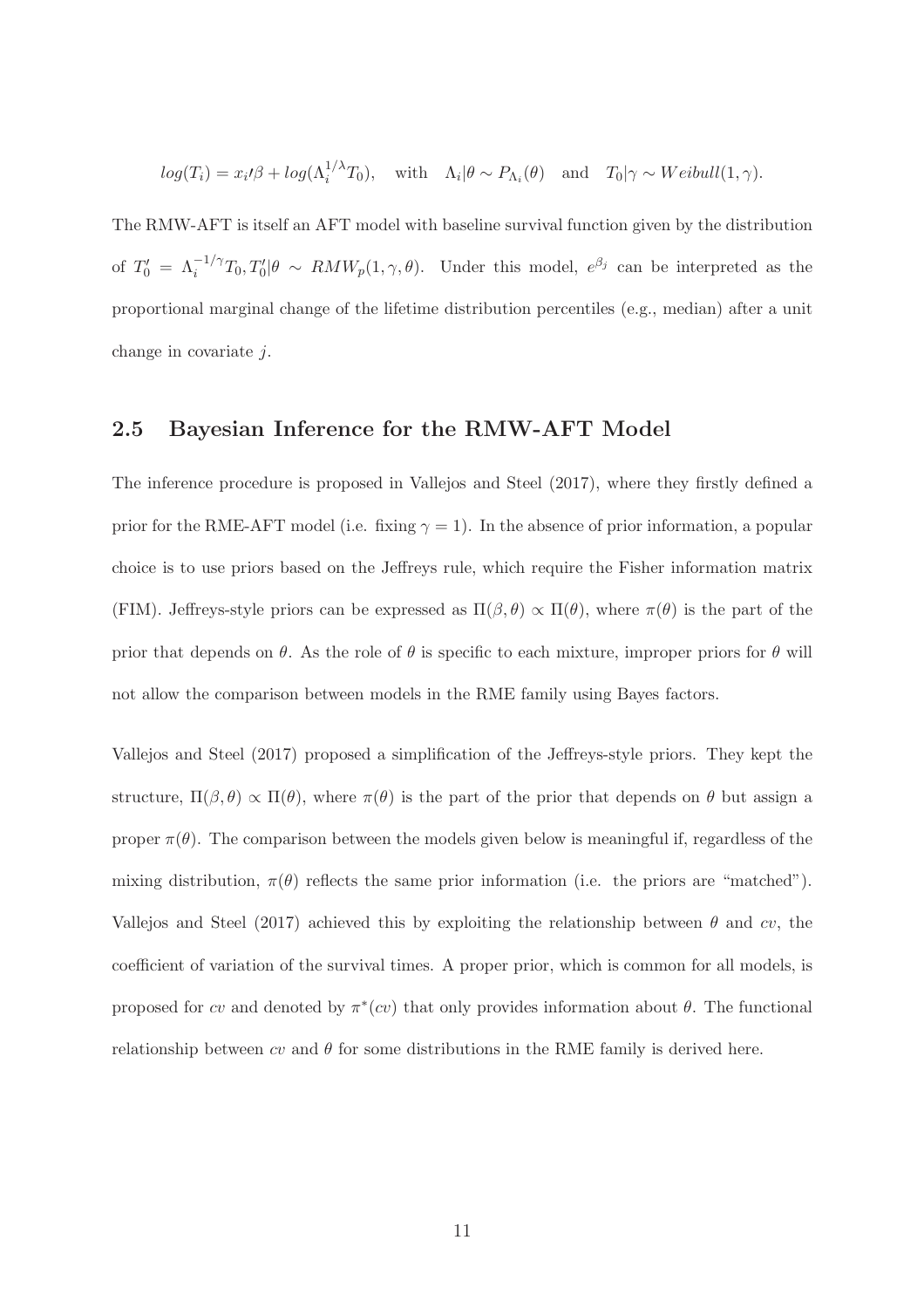Table 2:  $cv^*(\gamma, \theta)$  and its derivative w.r.t.  $\theta$  for some RMW models.  $\Theta = (0, \infty)$ , unless otherwise stated and  $\psi(.)$  is the digamma function

| Mixing                         | $[cv^*(\gamma, \theta)]^2$ | $\left \frac{d[cv^*(\gamma,\theta)]^2}{d\theta}\right $                                                                                                                                                                                                                          |
|--------------------------------|----------------------------|----------------------------------------------------------------------------------------------------------------------------------------------------------------------------------------------------------------------------------------------------------------------------------|
|                                |                            | Gamma $(\theta, \theta), \theta > (2/\gamma)$ $\frac{\Gamma(\theta)\Gamma(\theta - 2/\gamma)}{\Gamma^2(\theta - 1/\gamma)} - 1$ $\frac{\Gamma(\theta)\Gamma(\theta - 2/\gamma)}{\Gamma^2(\theta - 1/\gamma)}[\psi(\theta) + \psi(\theta - 2/\gamma) - 2\psi(\theta - 1/\gamma)]$ |
| Inverse-Gaussian $(\theta, 1)$ |                            | $\frac{\Gamma(\theta)\Gamma(\theta+2/\gamma)}{\Gamma^2(\theta+1/\gamma)}-1-\frac{\Gamma(\theta)\Gamma(\theta+2/\gamma)}{\Gamma^2(\theta+1/\gamma)}[\psi(\theta)+\psi(\theta+2/\gamma)-2\psi(\theta+1/\gamma)]$                                                                   |
| Log-normal $(0, \theta)$       | $e^{\theta/\gamma^2}-1$    | $\frac{1}{\gamma^2}e^{\theta/\gamma^2}$                                                                                                                                                                                                                                          |

Using Equation [\(2\)](#page-9-0), the functional relationship between cv and  $\theta$  for some distributions in the RME family is also derived. The induced prior for  $\theta$  is then easily derived by a change of variable. When comparing a model with  $\theta$  to models without  $\theta$ , meaningful results derive from the fact that the prior on  $\theta$  is reasonable. Conditional on  $\gamma$ , we define  $\pi(\theta|\gamma)$  as in the RME-AFT case (via a prior for cv,  $\pi^*(cv)$ ). Using  $cv(\gamma, \theta)$  and  $cv(\gamma, \theta)$  and  $cv^*(\gamma, \theta)$  as defined in Equation [\(2\)](#page-9-0):

$$
\pi(\theta|\gamma) = \pi^*(cv(\gamma,\theta)) \left| \frac{dv(\gamma,\theta)}{d\theta} \right|, where \frac{dv(\gamma,\theta)}{d\theta} = \frac{\Gamma(1+2/\gamma)}{\Gamma^2(1+1/\gamma)} \frac{1}{2cv(\gamma,\theta)} \frac{d[cv^*(\gamma,\theta)]^2}{d\theta}.
$$

Let  $T_1, \ldots, T_n$  be the survival times of n independent individuals. Let observe survival times are defined by  $t_1, \ldots, t_n$  and define  $X = (x_1 \ldots x_n)'$ . Assume that  $n \geq k, X$  has rank k (full rank) and that the prior for  $(\beta, \gamma, \theta)$  is proportional to  $\pi(\gamma, \theta)$  which is a proper density function for  $(\gamma, \theta)$ . If  $t_i \neq 0$  for all  $i = 1, \ldots, n$ , the posterior distribution of  $(\beta, \gamma, \theta)$  is proper. A proper prior for  $(\gamma, \theta)$  is used so that it assures a proper posterior distribution if X has full column rank and there are no zero observations of the survival time. Posterior propriety can be precluded when conditioning on a particular sample of point observations. However, point observations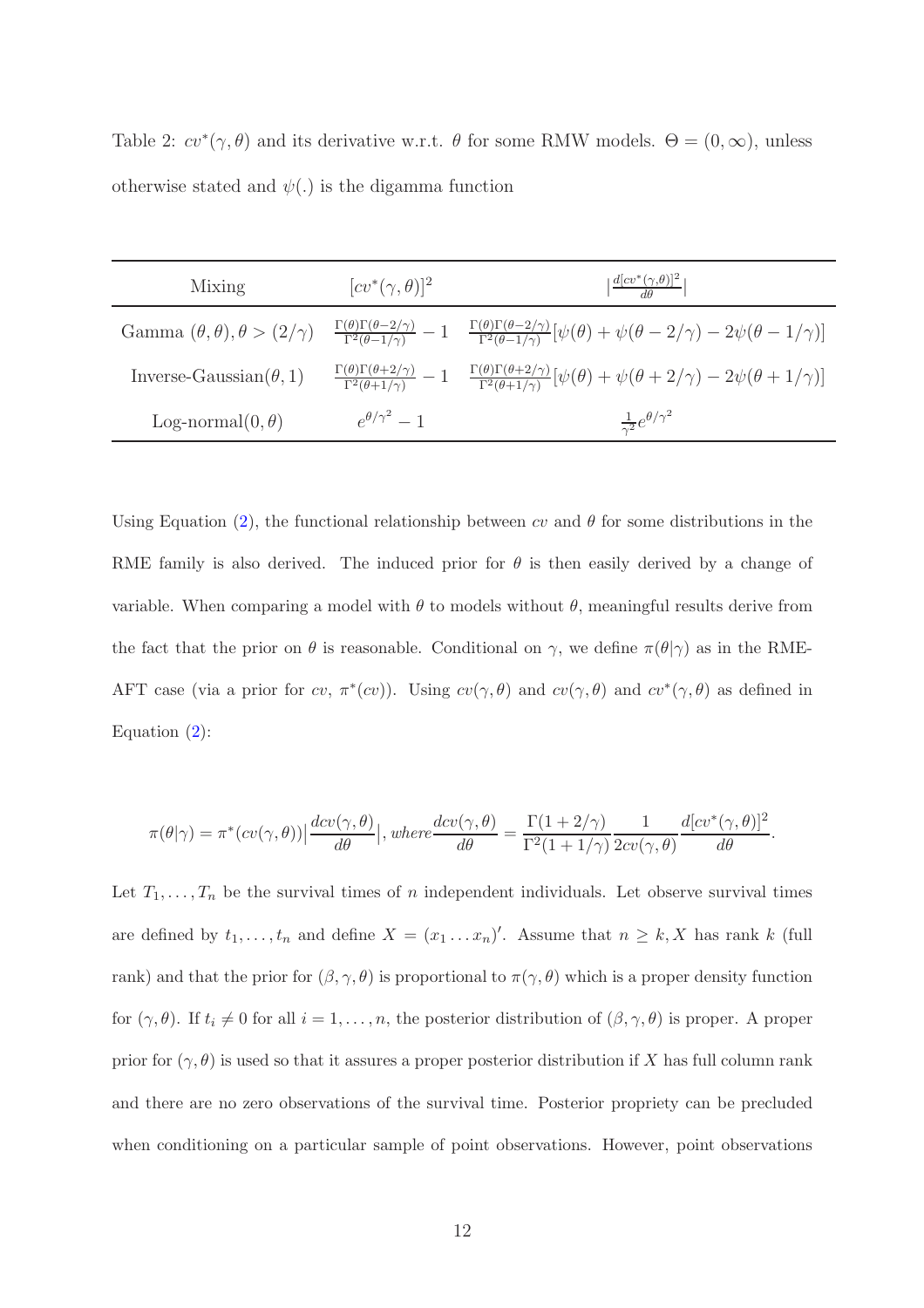do not affect the posterior propriety for the RMW-AFT model.

Mixing parameters are handled through data augmentation and we implement an adaptive Metropolis-within-Gibbs sampler with Gaussian random walk proposals. As the Weibull survival function has a known simple form, the data augmentation is not used for dealing with censored observations. The full conditionals for the Gibbs sampler are given by

$$
\pi(\beta_j|\beta_{-j}, \gamma, \theta, \lambda, t, c) \propto e^{-\gamma\beta_j \sum_{i=1}^n c_i x_{ij}} e^{-\sum_{i=1}^n \lambda_i (t_i e^{-x'_i \beta})\gamma}
$$
\n
$$
\pi(\gamma|\beta, \theta, \lambda, t, c) \propto \gamma^{\sum_{i=1}^n c_i} \left[ \prod_{i=1}^n t_i^{c_i} \right]^{\gamma-1} e^{-\gamma \sum_{i=1}^n c_i x'_i \beta} e^{-\sum_{i=1}^n \lambda_i (t_i e^{-x'_i \beta})\gamma} \pi(\theta|\gamma)\pi(\gamma)
$$
\n
$$
\pi(\theta|\beta, \gamma, \lambda, t, c) \propto \prod_{i=1}^n dP(\lambda_i|\theta)\pi(\theta|\gamma)
$$
\n
$$
\pi(\lambda_i|\beta, \gamma, \theta, \lambda^{-i}, t, c) \propto \lambda_i^{c_i} e^{-\lambda_i (t_i e^{-x_i \beta})\gamma} dP(\lambda_i|\theta), i = 1, ..., n
$$

where  $\beta_{-j} = (\beta_1, \ldots, \beta_{j-1}, \beta_{j+1}, \beta_k), \ \lambda_{-i} = \lambda_1, \ldots, \lambda_{i-1}, \lambda_{i+1}, \lambda_n$  and the  $c_i$ 's,  $i = 1, \ldots, n$ are censoring indicators equal to 1 if the survival time for individual  $i$  is observed and 0 if it is censored. For a general mixing distribution, Metropolis updates are required in all full conditionals. Nevertheless, Gibbs steps can be used for particular mixing distributions.

The adequacy of a particular mixing distribution is evaluated using standard Bayesian model comparison criteria: Bayes factors (BF), deviance information criteria (DIC) and pseudo Bayes factors (PsBF). The BF between two models is the ratio between the marginal likelihoods and for each observation i, the BF are computed for the model  $M_0 : \Lambda_i = \lambda_r e f$  versus  $M_1 : \Lambda_i \neq \lambda_r e f$  (all other  $\lambda_j, j \neq i$  free), where  $\lambda_r e f$  is a reference value (specific to the mixing distribution). The BF in favour of  $M_0$  versus  $M_1$  can be computed as

$$
BF_{01}^{(i)} = \pi(\lambda_i | t, c) E\left(\frac{1}{dp(\lambda_i | \theta)}\right)\Big|_{\lambda_i = \lambda_r e f} = E\left(\frac{\pi(t_i | \beta, \gamma, \theta, \lambda_i, c_i) dp(\lambda_i | \theta)}{\pi(t_i | \beta, \gamma, \theta, c_i)}\right) E\left(\frac{1}{dp(\lambda_i | \theta)}\right)\Big|_{\lambda_i = \lambda_r e f},
$$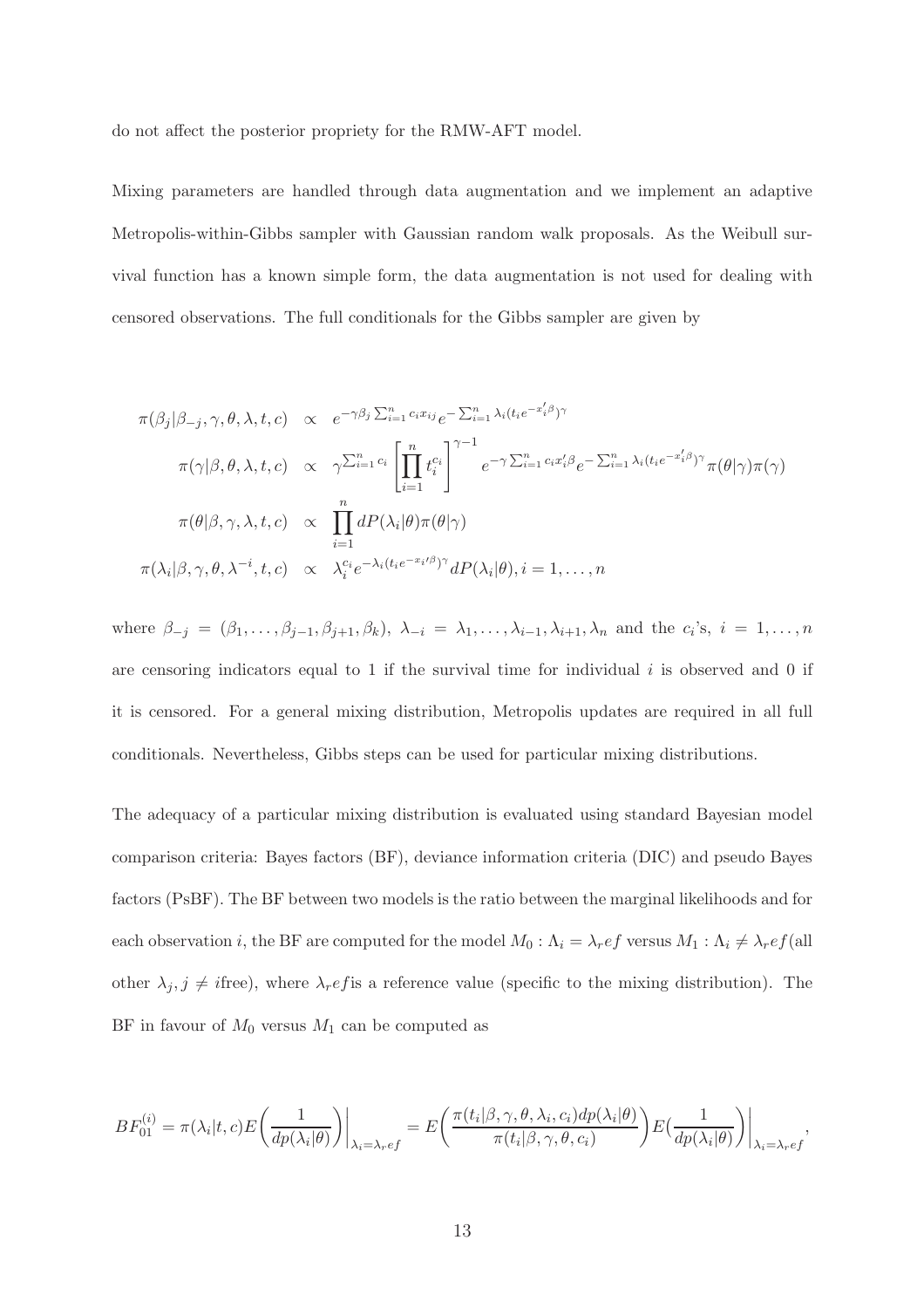where the expectation are w.r.t.  $\pi(\beta, \gamma, \theta | t, c)$  and  $\pi(\theta | \Lambda_i = \lambda_r e f, t, c)$ , respectively.

The DIC is defined as  $DIC \equiv E(D(\beta, \gamma, \theta, t)|t) + P_D$ , where  $D(\beta, \gamma, \theta, t) = -2log(f(t|\beta, \gamma, \theta))$ (deviance function) and  $P_D = E(D(\beta, \gamma, \theta, t)|t) - D(\hat{\beta}, \hat{\gamma}, \hat{\theta}, t)$  (effective number of parameters) with  $\hat{\beta}, \hat{\gamma}$  and  $\hat{\theta}$  being the posterior medians of  $\beta, \gamma$  and  $\theta$ , respectively. DIC is computed using the marginal model (after integrating the  $\lambda_i$ 's), and lower values suggest better models.

## 3 Analysis and Results

#### 3.1 Autologous and Allogenic Bone Marrow Transplant

This dataset (Klein and Moeschberger, 1997) contains post-surgery information about 101 advanced acute myelogenous leukemia patients. The endpoint of the study is the disease-free survival time, i.e. until relapse or death (in months). The disease-free survival time was observed for 50 patients while the others are right-censored. In the trial, 51 patients received an autologous bone marrow transplant. This replaces the patient's marrow with their own marrow after the application of high doses of chemotherapy. Only the type of treatment is available as a covariate and thus an important amount of unobserved heterogeneity is expected.

The standard graphical check of  $log(-log(s(t)))$  versus t is checked here which suggests that the PH assumption does not hold. This graph should result in parallel curves if the predictor is proportional. Even the residual exhibits a random (i.e. unsystematic) pattern at each failure time, then this gives evidence the covariate effect is not changing with respect to time precisely the PH assumption. As we got this residual plot where the errors are systematic, it suggests that as time passes, the covariate effect is changing. Now we can conduct our analysis with parametric model.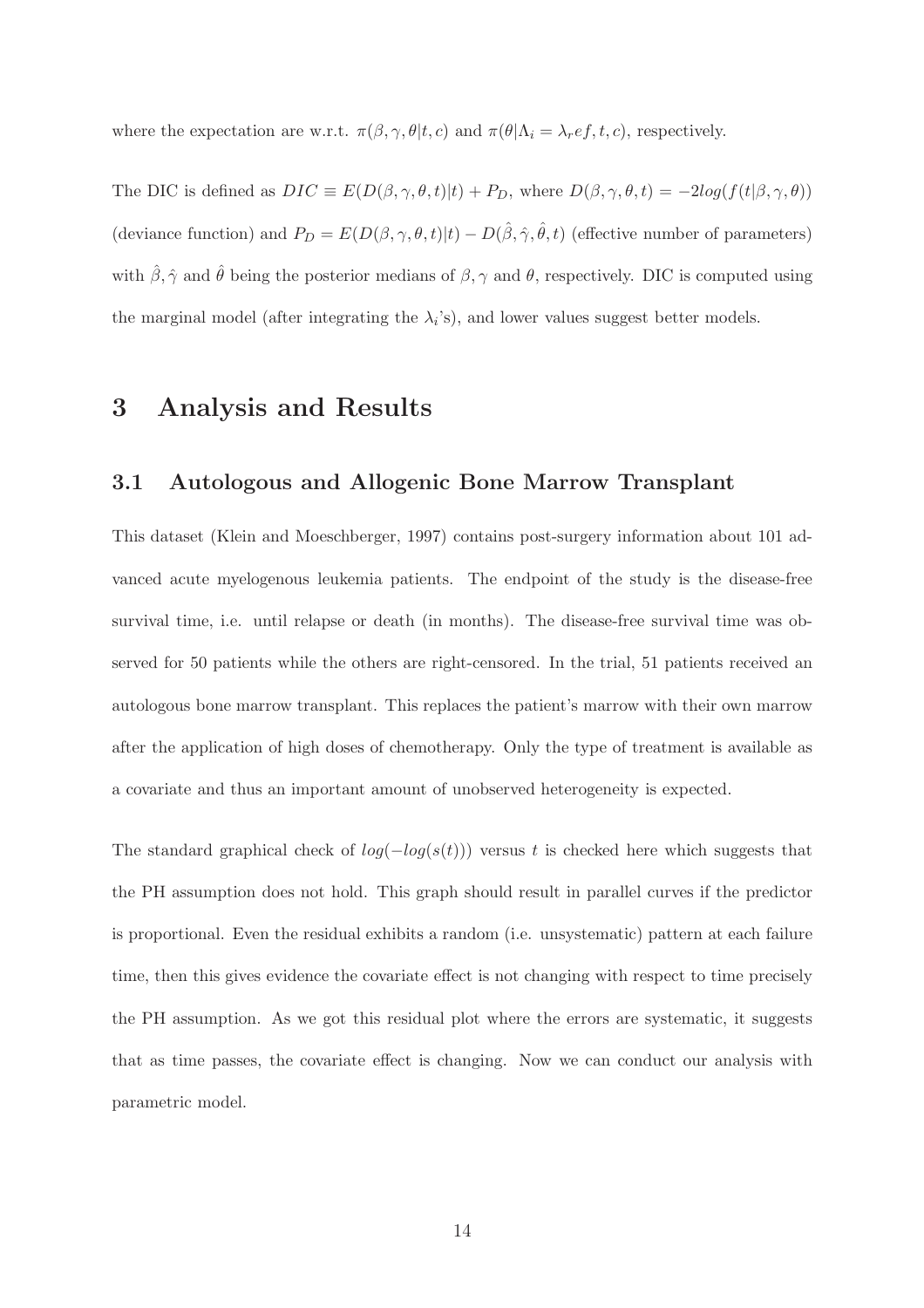

Figure 2: Checking Proportional Hazards Assumption and Residual Plot for Cox Model

The data is first analysed using exponential and Weibull AFT models. In addition, RME and RMW-AFT models with the mixing distribution in Table 1 are fitted using the priors proposed here. For all models, the total number of iteration is 600,000. After burn-in of 25% of the initial iterations and thinning, the following results are presented on the basis of 9,000 draws.In contrast to the Weibull case and Exponential(1) presented in Table [1](#page-8-0) there is evidence of mixing for all the RMW- AFT regressions. We obtain far apart points for the mixing densities rather than the Exponential and Weibull which are the models without mixing. Based on this evidence, RME-AFT models are used for this data. We adopt  $E(cv)$  equals to 1.5, 2, 5 and 10(if there is no  $\theta$  in the model, all these priors coincide). Large values of  $E(cv)$  are associated with stronger prior beliefs about the existence of unobserved heterogeneity.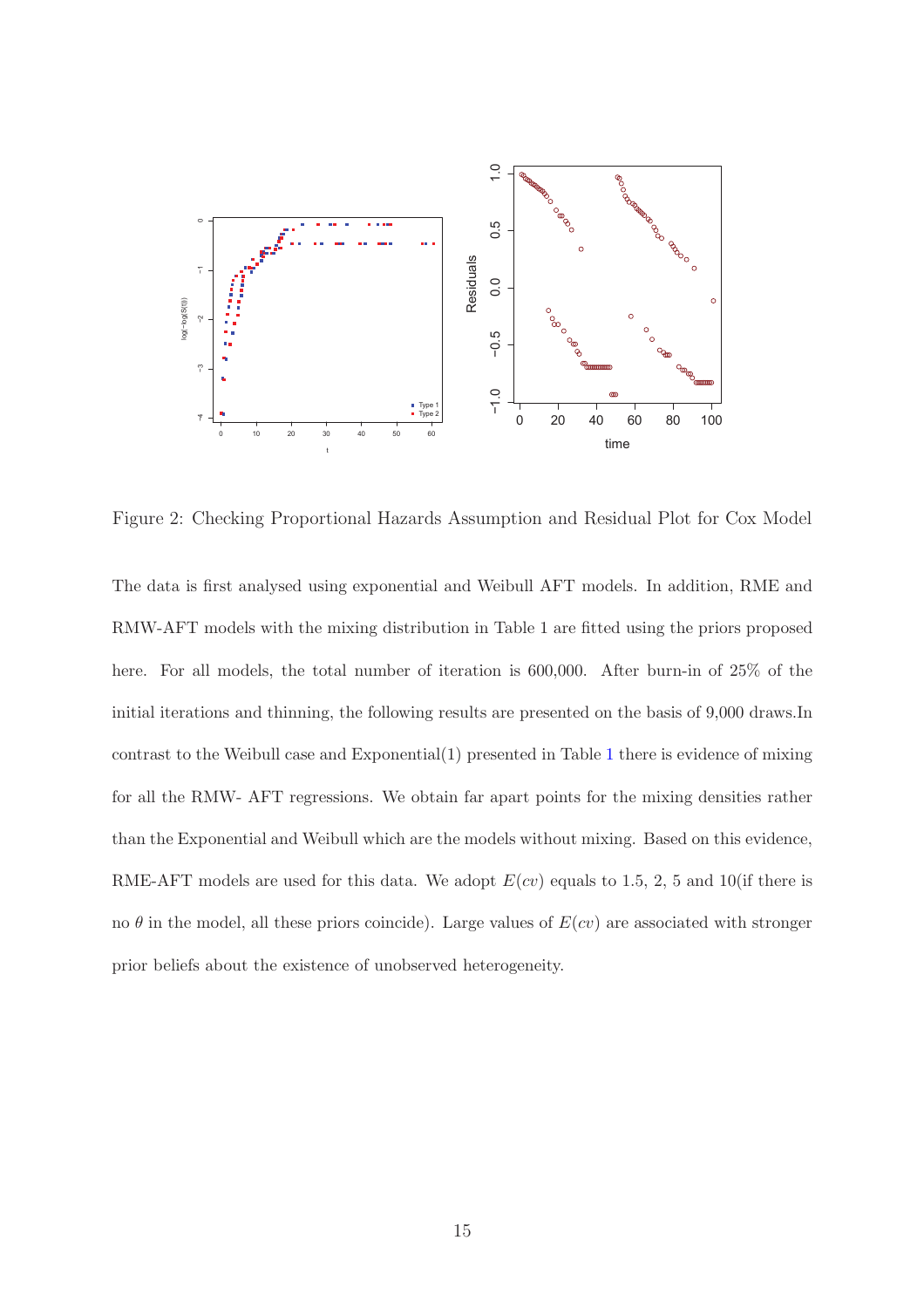

Figure 3: Identifying mixing and Model Comparison in terms of Bayes Factor and Pseudo Bayes Factor with  $E(cv) = 2, 5, 10$  from left to right

The presence of unobserved heterogeneity is supported by the data. Figure 3 compares the fitted models in terms of BF and PsBF (w.r.t. the exponential model). For all priors considered, all the mixture models in Table [1](#page-8-0) support over the exponential model. The Weibull model is also beaten in terms of BF and PsBF. The Pseudo-BF is a predictive criterion and is virtually unaffected by these changes in prior. The similarity of both criteria for the mixture models is indicative of the fact that priors are well-matched.

DIC also suggests a similar ordering between models. DIC is computed using the marginal model and lower values suggest better models. The Inverse-Gaussian mixing receives most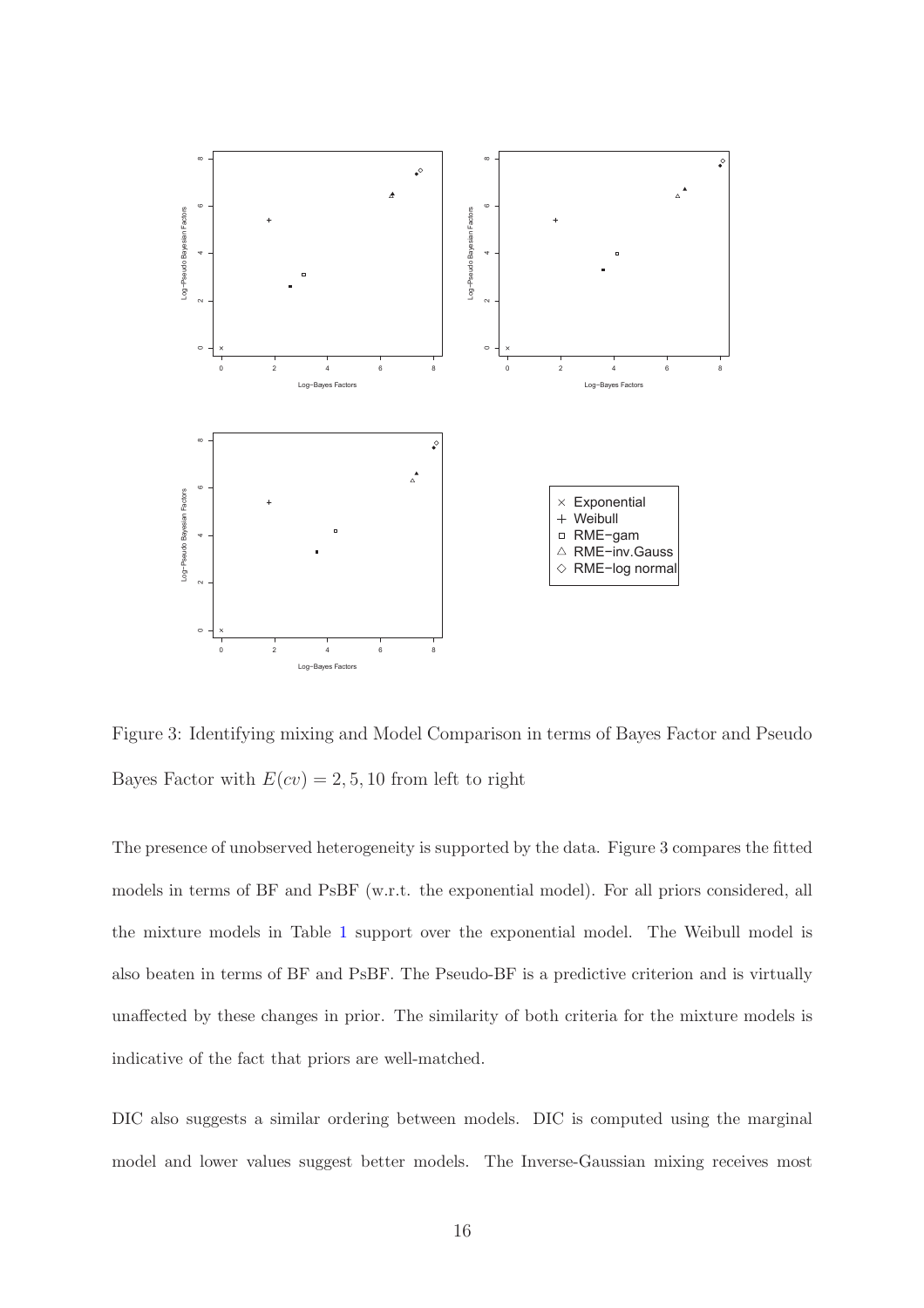support overall. It is easy to implement that the log-normal mixing distribution has slightly more support for large  $E(cv)$ , but rather less for small  $E(cv)$ . Interestingly, the popular gamma mixing is the least preferred of all mixing distributions. This suggests the need for a mixture and is consistent with strong heterogeneity in the data that leads to support for the inverse gaussian mixing model.

Now we may represent the effects in both purpose of Bayesian and classical approach. We have the coefficient effects along with the frailty value i.e. the term for random effect. In Bayesian approach, we have reported 95% highest posterior density interval and in Classical approach, we have reported 95% confidence interval.

| Table 0. DayCsian and Chassical Franty Enters for Done Marrow Data |                               |                                                                   |              |                              |                                |              |  |
|--------------------------------------------------------------------|-------------------------------|-------------------------------------------------------------------|--------------|------------------------------|--------------------------------|--------------|--|
| Model                                                              | Bayesian Approach             |                                                                   |              | Classical Approach           |                                |              |  |
|                                                                    | $Estimate(95\% HPD Interval)$ |                                                                   |              | Estimate $(95\% \text{ CI})$ |                                |              |  |
|                                                                    | $\beta_0$                     | $\beta_1$                                                         | Frailty      | $\beta_0$                    | $\beta_1$                      | Frailty      |  |
| Exponential                                                        | 3.079                         | $-0.061$                                                          |              | 2.95                         | $-0.078$                       |              |  |
|                                                                    | (2.51, 3.66)                  | $(-0.821, 0.687)$                                                 |              | (2.16, 3.75)                 | $(-0.003, 0.18)$               |              |  |
| Weibull                                                            | 3.76                          | $-0.325$                                                          |              | 3.76                         | $-0.425$                       |              |  |
|                                                                    |                               | $(-0.881, 0.247)$ $(-0.091, 1.35)$                                |              | (3.08, 4.13)                 | $(-0.13, 1.2)$                 |              |  |
| RME-GAM                                                            | 3.521                         | $-0.263$                                                          | 2.86         | 3.52                         | $-0.274$                       | 1.26         |  |
|                                                                    | $(-3.042, 4.04)$              | $(-0.911, 0.368)$                                                 | (2.11, 6.24) | (3.13, 3.96)                 | $(-0.08, 0.19)$                | (1.07, 2.11) |  |
| RME-IG                                                             | 4.231                         | $-0.228$                                                          | 4.08         | 3.27                         | $-0.239$                       | 2.44         |  |
|                                                                    | (2.73, 5.37)                  | $(-1.127, 0.611)$ $(1.43, 7.23)$                                  |              |                              | $(2.19, 4.01)$ $(-0.15, 0.24)$ | (2.13, 3.27) |  |
| RME-LN                                                             | 3.64                          | $-0.135$                                                          | 3.04         | 3.48                         | $-0.178$                       | 2.12         |  |
|                                                                    | (3.125, 4.16)                 | $(-0.841, 0.611)$ $(0.414, 2.76)$ $(3.15, 4.53)$ $(-0.113, 0.15)$ |              |                              |                                | (1.86, 3.01) |  |

Table 3: Bayesian and Classical Frailty Effects for Bone Marrow Data

In classical context, the models with random effect are suggested to use since the frailty estimates lie within their 95% confidence interval. Furthermore, the frailty estimates and in some cases the parameter estimates are shown to be underestimated by comparing with their Bayesian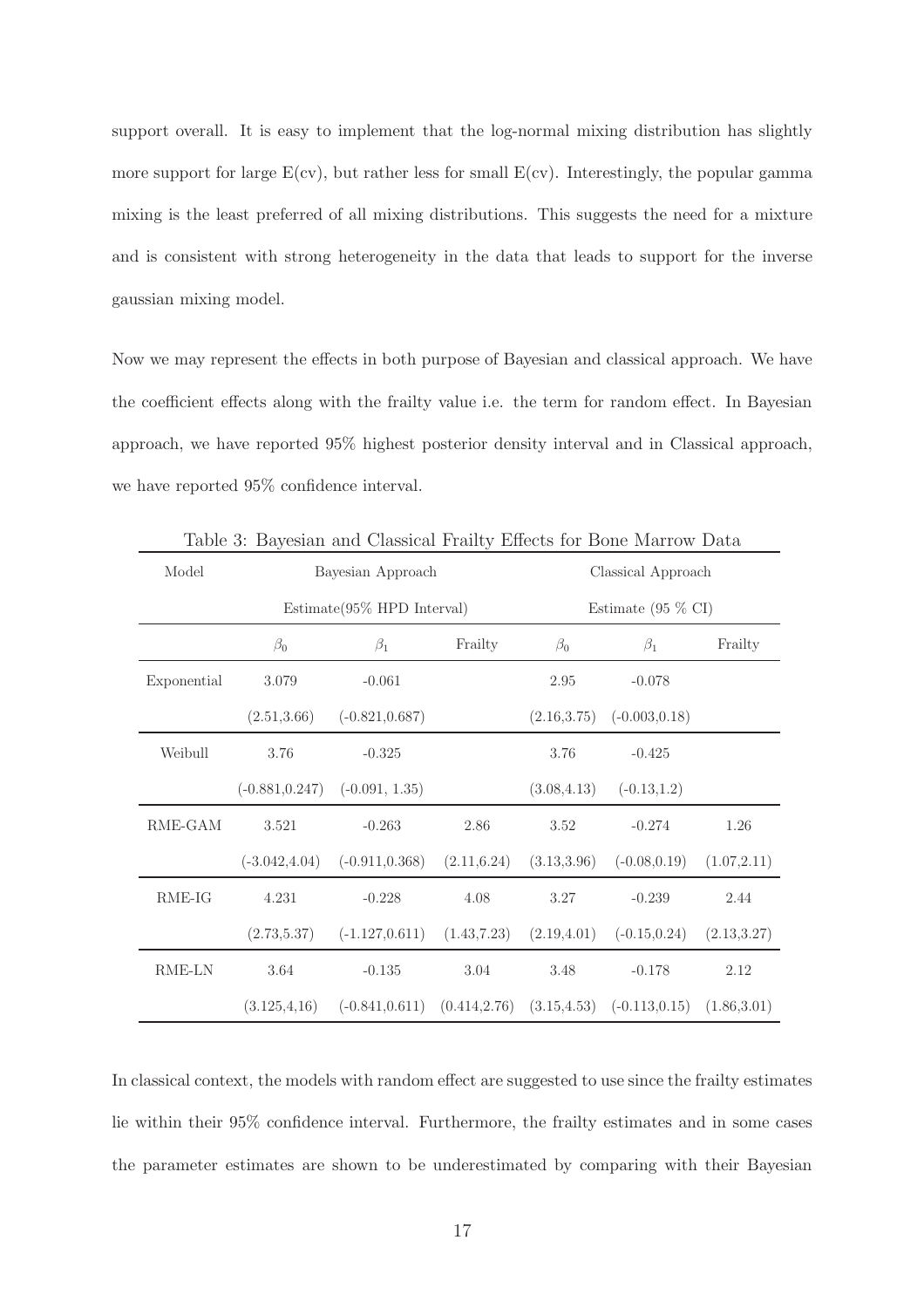estimates. Moreover, in Bayesian purpose the highest posterior density can summarize the uncertainty by giving a range of values on the posterior probability distribution with 95%. This suggests the need for a mixture and is shown to be consistent with strong heterogeneity in the data that leads to support for the inverse gaussian mixing model. Whereas the choice of a prior affects inference on  $R_{cv}$ , the posterior distribution of  $\beta$ (usually the parameter of interest) is more robust.

#### 3.2 Kidney Catheter Data

This dataset (McGilchrist and Aisbett, 1991) on the recurrence times to infection, at the point of insertion of the catheter, for kidney patients using portable dialysis equipment. The data consist of 38 patients with two recurrence times given for each with the covariates age and gender. Catheters may be removed for reasons other than infection, in which case the observation is censored. Each patient has exactly 2 observations. Hence the individual specific frailty is expected. Here we have the follow-up time along with the censoring status. The recurrence time measures the time between catheter insertion and infection, which occurs where the catheter is inserted. When infection occurs, the catheter is removed and the infection is treated, and then, after a pre-determined period of time, the catheter is reinserted. When the catheter is removed for reasons other than infection, the time to infection is treated as censored.

The data are analyzed using the RMW-AFT model with the mixing distributions in Table [1.](#page-8-0) For comparison, a Weibull regression is also fitted. Figure [4](#page-18-0) shows that mixture models estimate a similar effect of the covariates. The effect of covariates  $(\beta_0, \beta_1, \beta_2)$  is with the Weibull model that is without mixing and also with other mixing model. Here the priors can be justified and all the median values lie within the 95% HPD interval.

Model comparison in terms of Bayes Factors and Pseudo Bayes Factors (with respect to the Weibull model) for the mixing distributions analysed here. the mixture models provide a better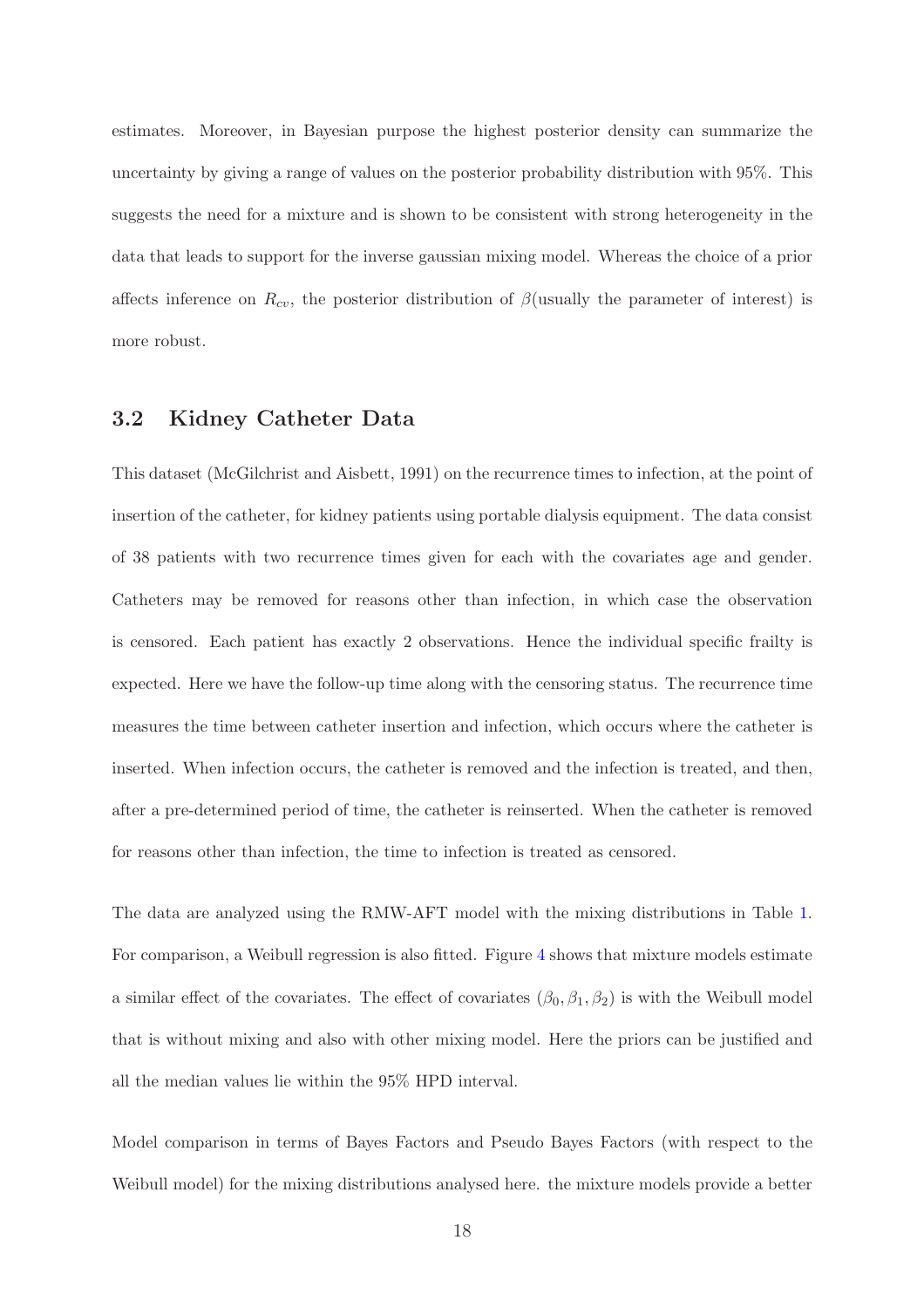fit for the data and lead to better predictions. In fact, for all priors considered, all the mixture models have a better performance in terms of BF and PsBF. Again, both criteria are very close.



<span id="page-18-0"></span>Figure 4: Posterior of the regression coefficients,  $\beta_0$ ,  $\beta_1$ ,  $\beta_2$  (from top to bottom) for Kidney Catheter data using the RME-AFT model

In addition, the DIC criteria arranged models in the same order. The result strongly suggests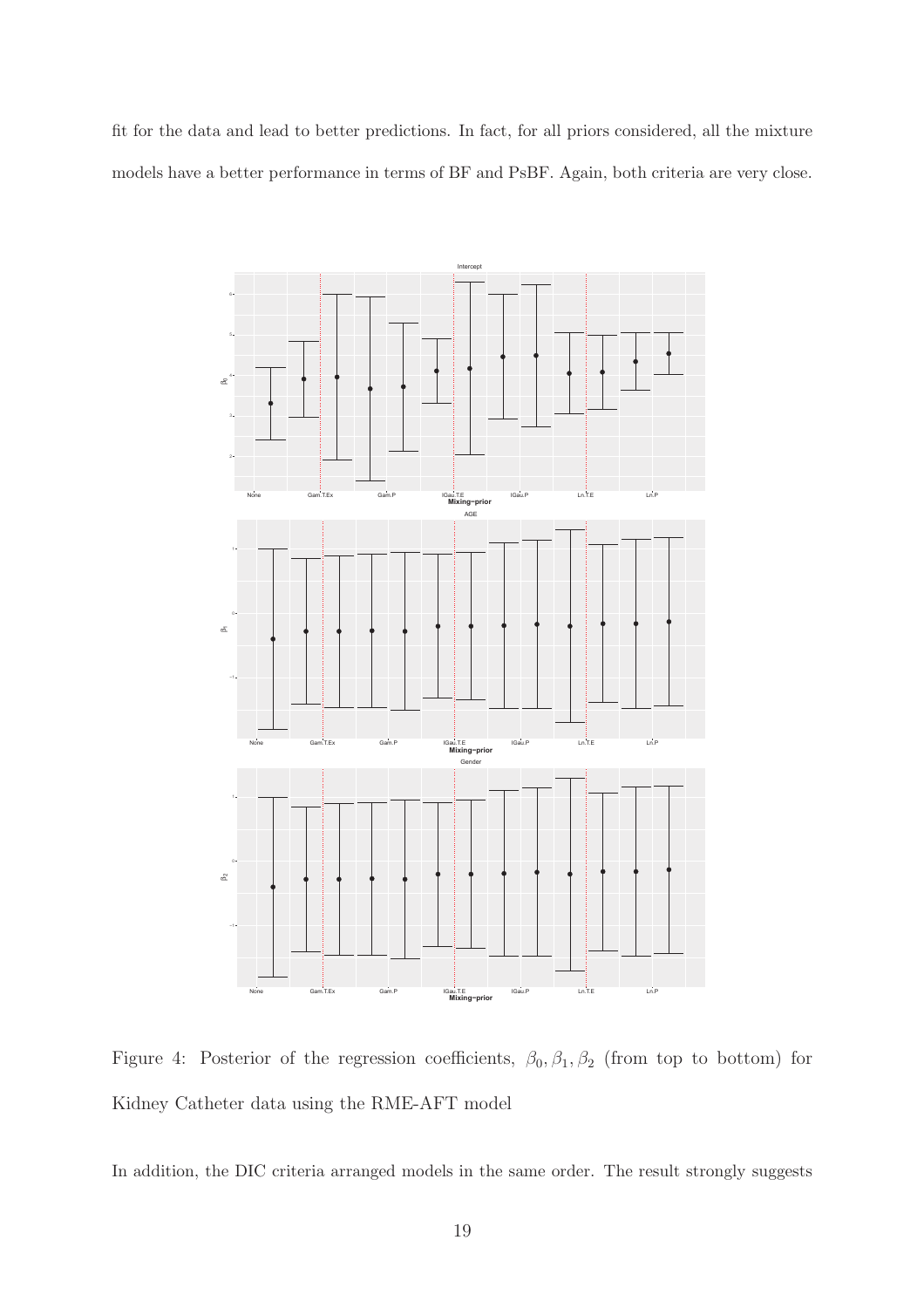the existence of unobserved heterogeneity which is also strong for the inverse-gaussian mixing. This evidence supports that the posterior distribution of  $R_c v$  is concentrated away from one. Overall, the Inverse-Gaussian mixing provides the best results in terms of BF, PsBF and DIC. Table 4: Model Comparison in terms of Deviance Information Criteria(DIC) for Kidney Data

| Model                                                 | DIC Value |
|-------------------------------------------------------|-----------|
| Weibull                                               | 395.281   |
| Rate Mixture Exponential with Gamma Mixing            | 351.536   |
| Rate Mixture Exponential with Inverse-Gaussian Mixing | 345.179   |
| Rate Mixture Exponential with Log-normal Mixing       | 349.028   |

As lower values of DIC suggest better model, Inverse-Gaussian Mixing of Rate Mixture Exponential receives most support over all other models. Now the tabulated values show the frailty effects for both Bayesian and classical purposes.

|          |                               | ◡                 |              |               |                              | ୰                 |               |                |
|----------|-------------------------------|-------------------|--------------|---------------|------------------------------|-------------------|---------------|----------------|
| Model    | Bayesian Approach             |                   |              |               | Classical Approach           |                   |               |                |
|          | $Estimate(95\% HPD Interval)$ |                   |              |               | Estimate $(95\% \text{ CI})$ |                   |               |                |
|          | $\beta_0$                     | $\beta_1$         | $\beta_2$    | Frailty       | $\beta_0$                    | $\beta_1$         | $\beta_2$     | Frailty        |
| Weibull  | 3.31                          | $-0.009$          | 1.42         |               | 3.61                         | $-0.15$           | 1.52          |                |
|          | (2.93, 4.17)                  | $(-0.002, 1.15)$  | (1.13, 2.59) |               | (2.29, 4.84)                 | $(-0.038, 0.016)$ | (0.344, 2.33) |                |
| RME-GAM  | 3.71                          | $-0.17$           | 1.45         | 1.56          | 3.65                         | $-0.009$          | 1.26          | 1.44           |
|          | (2.71, 4.53)                  | $(-0.002, 1.139)$ | (1.05, 2.78) | (0.09, 2.01)  | (3.01, 4.17)                 | $(-0.06, 1.04)$   | (1.12, 2.37)  | (0.359, 5.733) |
| $RME-IG$ | 3.92                          | $-0.15$           | 1.37         | 3.59          | 3.65                         | $-0.009$          | 1.26          | 1.13           |
|          | (3.02, 5.01)                  | $(-0.05, 0.29)$   | (1.11, 2.74) | (1.53, 4.67)  | (2.22,5.08)                  | $(-0.038, 0.019)$ | (0.169, 2.35) | (0.737, 1.74)  |
| RME-LN   | 3.81                          | $-0.19$           | 1.35         | 2.06          | 3.53                         | $-0.151$          | 1.39          | 1.09           |
|          | (3.049, 4.92)                 | $(-0.05, 1.05)$   | (1.01, 3.04) | (1.023, 3.25) | (2.08, 3.89)                 | $(-0.058, 0.027)$ | (0.59, 2.01)  | (0.08, 1.73)   |

Table 5: Bayesian and Classical Frailty Effects for Kidney Data

All those values in classical approach lie within 95% confidence interval. Also the Highest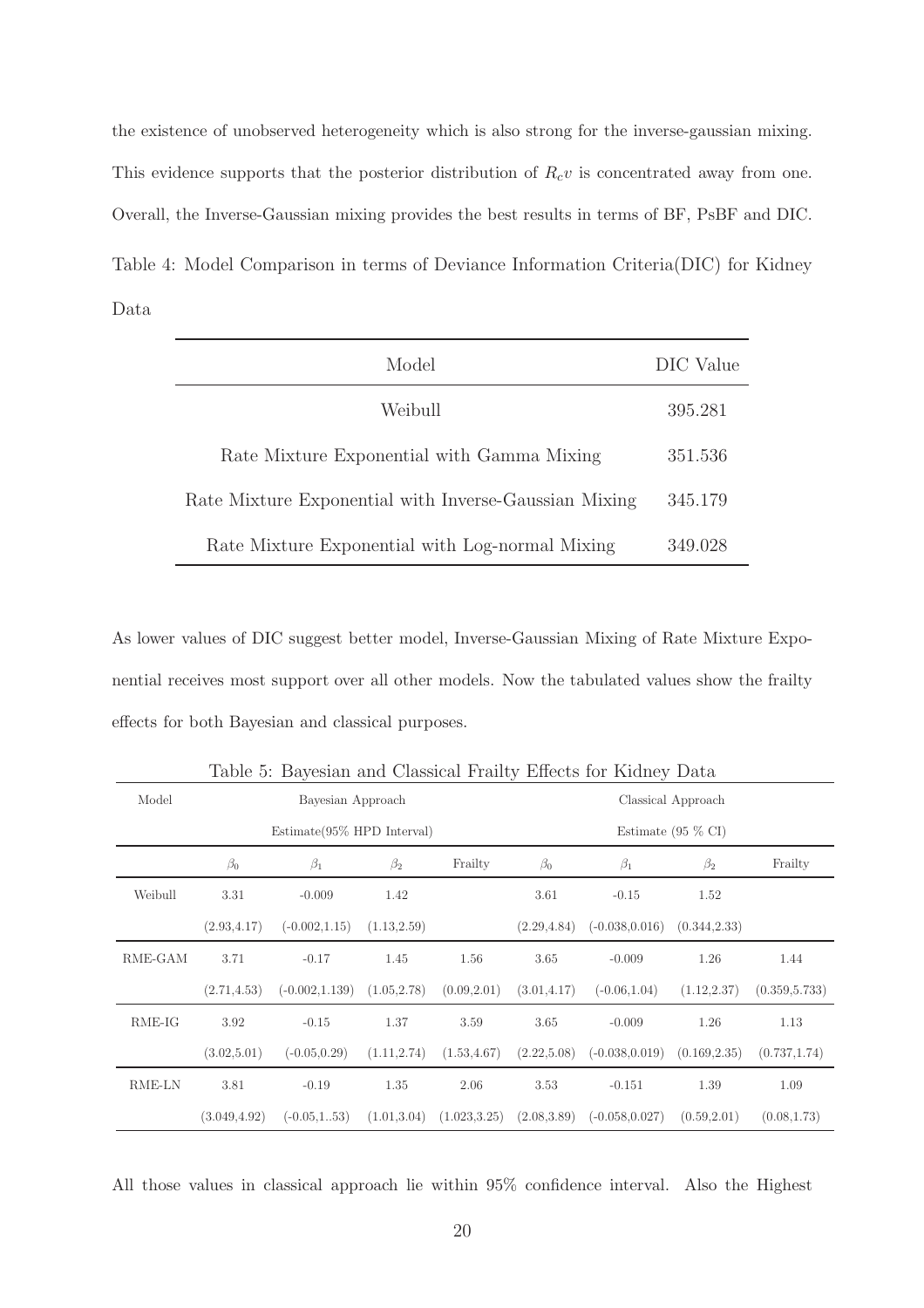Posterior Density gives a range of values on the posterior probability distribution with 95% for the coefficients and the frailty term which shows the effectiveness of the random effect. It is also evident from this data analysis that the frailty estimates along with the parameter estimates, in most cases, are shown to be much underestimated by comparing with their Bayesian estimates.

### 4 Discussion and Conclusion

Mixtures of life distribution are proposed in order to account for unobserved heterogeneity in survival datasets. In particular, the family generated by mixtures of Weibull distributions with random rate parameter is explored in detail (and its special case of rate mixtures of exponentials). These mixtures are shown to induce a larger coefficient of variation than the original Weibull distribution and more flexible hazard functions. Vallejos and Steel (2017) implemented a family of such mixture models and found also that they induced a larger coefficient of variation than the original Weibull distribution.

In our analysis, all of those models with random effect are justified under both classical and Bayesian frameworks. For both approaches, the HPD intervals and also the confidence intervals contain the frailty terms. Both practical dataset analysis provides strong evidence for unobserved heterogeneity existing in the datasets. We also have noticed as Vallejos and Steel (2017) that mixture models are supported by the data properly in terms of Bayes factors, Pseudo-Bayes Factor and Deviance Information Criteria value. In particular, the use of an Inverse-Gaussian mixture distribution leads to the overall best results among both of the applications. It is evident from the analysis that even the frailty effect exists in the classical models just as the Bayesian approach.

It is also evident from the analysis that inference on the regression coefficients is relatively robust to the prior assumptions and even to the choice of mixing distribution. The main differences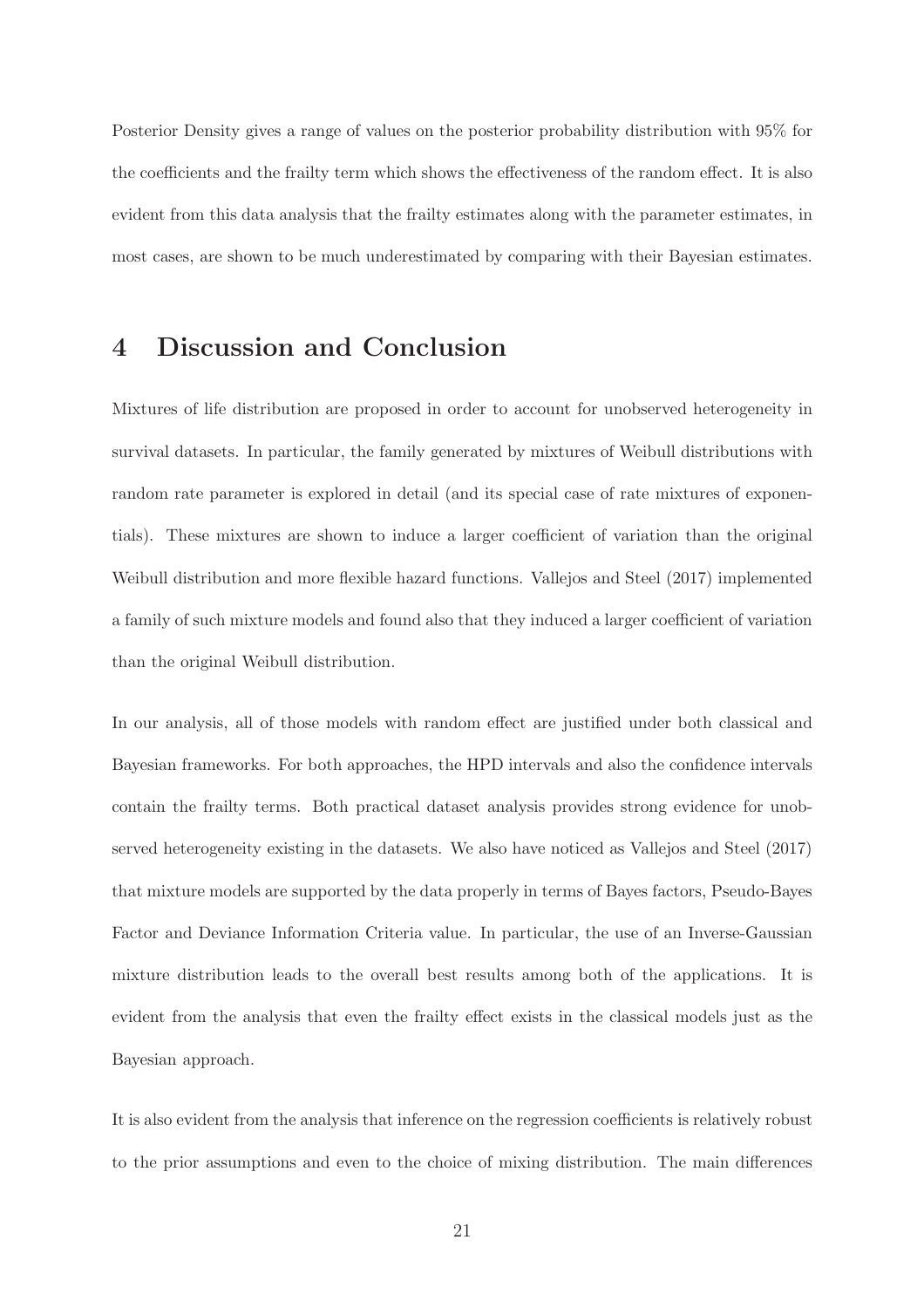in the estimates are observed between the mixture models and the Weibull models under both of the data sets. So we can say that the mixture models diminish the effect that anomalous observations have over posterior inference. It is worth of mentioning that significant difference is observed between the Bayesian and classical esitmates for both analysis. Particularly, the estimates under classical approach have been significantly underestimated as compared with their classical approaches. We don't know the reasons why this happens but we may suggest that the classical approach may fail to quantify the total uncertainty of the unobserved heterogeneity which, we believe can be properly possible to achieve under Bayesian framework by suitably choosing the priors to account for the extra uncertainty due to unobserved heterogeneity in the data sets.

# References

- [1] Aalen, O. O. (1987). Two examples of modelling heterogeneity in survival analysis. *Scand. J. Statist*, 14, 19–25.
- [2] Aalen, O. O. (1992). Modelling heterogeneity in survival analysis by the compound Poisson distribution. *Ann. Appl. Prob.*, 2, 951–972.
- [3] Berkson, J. and Gage, R. P. (1952). Survival curve for cancer patients following treatment. *Journal of the American Statistical Association*, 47, 501–515.
- [4] Cox, D.R. (1972). Regression models and life-tables. *The Journal of the Royal Statistical Society (B)*. 34, 187–220.
- [5] Flinn, C., Heckman, J. (1982). New methods for analyzing structural models of labor force dynamics. *Journal of Econometrics* 18, 115 – 168.
- [6] Ghitany, M., Maller, R. and Zhou, S. (1995). Estimating the proportion of immunes in censored samples: a simulation study. *Statistics in Medicine* 14, 39–49.